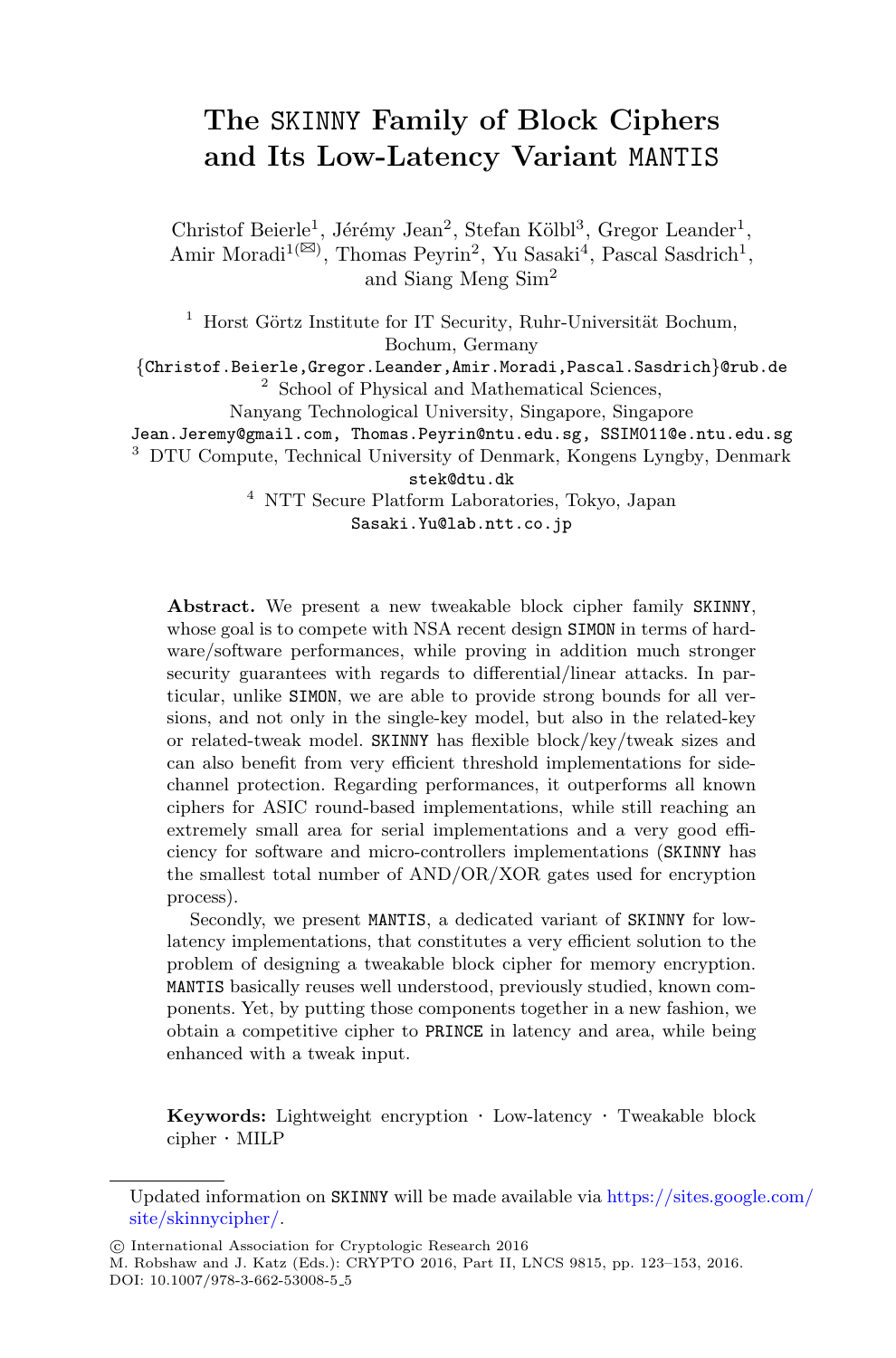## **1 Introduction**

Due to the increasing importance of pervasive computing, lightweight cryptography is currently a very active research domain in the symmetric-key cryptography community. In particular, we have recently seen the apparition of many (some might say too many) lightweight block ciphers, hash functions and stream ciphers. While the term *lightweight* is not strictly defined, it most often refers to a primitive that allows compact implementations, i.e. minimizing the area required by the implementation. While the focus on area is certainly valid with many applications, most of them require additional performance criteria to be taken into account. In particular, the throughput of the primitive represents an important dimension for many applications. Besides that, power (in particular for passive RFID tags) and energy (for battery-driven device) may be major aspects.

Moreover, the efficiency on different hardware technologies (ASIC, FPGA) needs to be taken into account, and even micro-controllers become a scenario of importance. Finally, as remarked in [\[3\]](#page-28-0), software implementations should not be completely ignored for these lightweight primitives, as in many applications the tiny devices will communicate with servers handling thousands or millions of them. Thus, even so research started by focusing on chip area only, lightweight cryptography is indeed an inherent multidimensional problem.

Investigating the recent proposals in more detail, a major distinction is eyecatching and one can roughly split the proposals in two classes. The first class of ciphers uses very strong, but less efficient components (like the Sbox used in **PRESENT** [\[5\]](#page-28-1) or LED  $[15]$  $[15]$ , or the MDS diffusion matrix in LED or PICCOLO  $[31]$ ). The second class of designs uses very efficient, but rather weak components (like the very small KATAN [\[9\]](#page-29-1) or SIMON [\[2](#page-28-2)] round function)<sup>[1](#page-1-0)</sup>.

From a security viewpoint, the analysis of the members of the first class can be conducted much easily and it is usually possible to derive strong arguments for their security. However, while the second class strategy usually gives very competitive performance figures, it is much harder with state-of-the-art analysis techniques to obtain security guarantees even with regards to basic linear or differential cryptanalysis. In particular, when using very light round functions, bounds on the probabilities of linear or differential characteristics are usually both hard to obtain and not very strong. As a considerable fraction of the lightweight primitives proposed got quickly broken within a few months or years from their publication date, being able to give convincing security arguments turns out to be of major importance.

Of special interest, in this context, is the recent publication of the SIMON and SPECK family of block ciphers by the NSA [\[2](#page-28-2)]. Those ciphers brought a huge leap in terms of performances. As of today, these two primitives have an important efficiency advantage against all its competitors, in almost all implementation scenarios and platforms. However, even though SIMON or SPECK are quite

<span id="page-1-0"></span><sup>1</sup> Actually, this separation is not only valid for lightweight designs. It can well be extended to more classical ciphers or hash functions as well.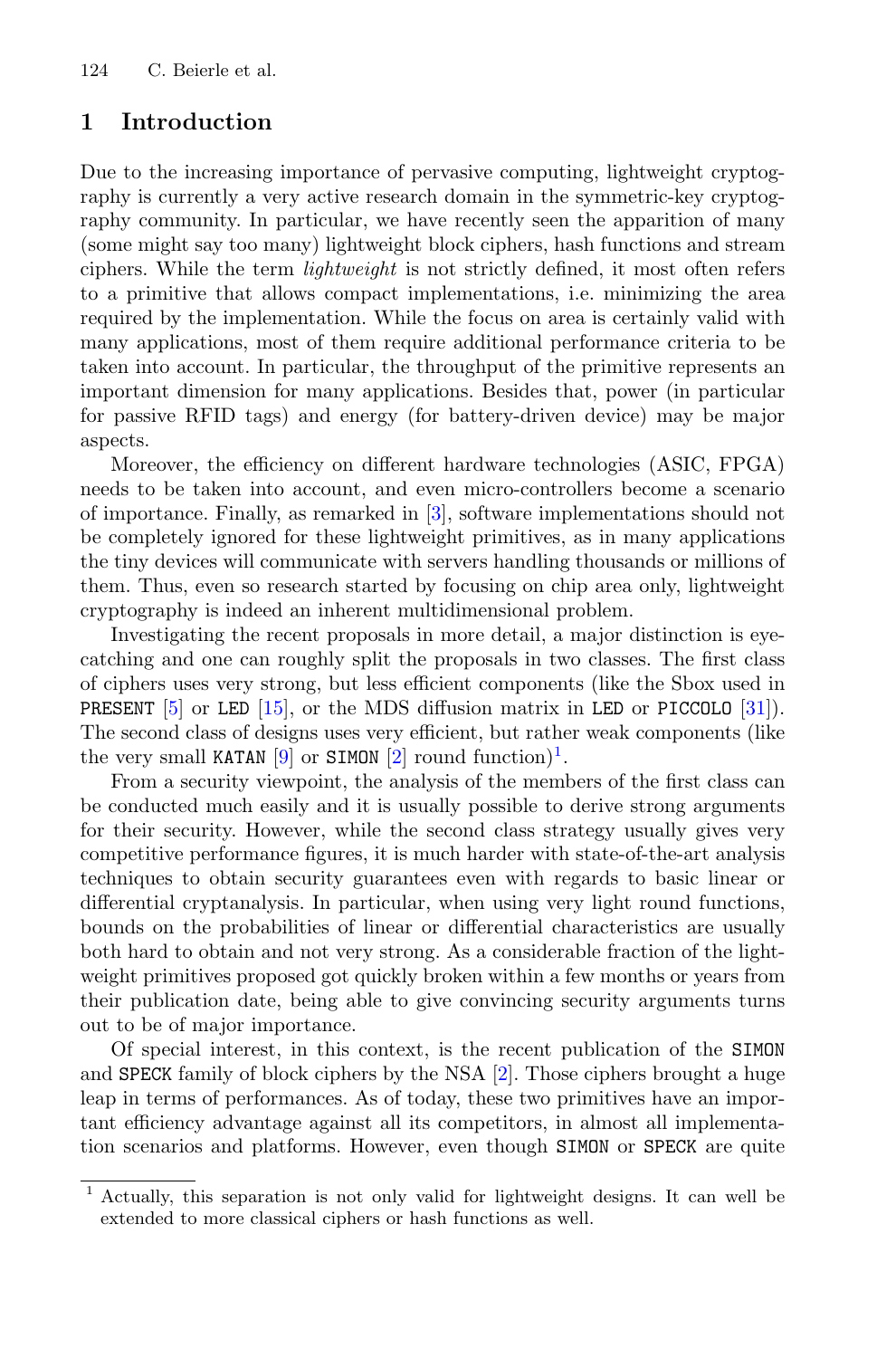elegant and seemingly well-crafted designs, these efficiency improvements came at an essential price. Echoing the above, since the ciphers have a very light round function, their security bounds regarding classical linear or differential cryptanalysis are not so impressive, quite difficult to obtain or even non-existent. For example, in [\[22\]](#page-29-2) the authors provide differential/linear bounds for SIMON, but, as we will see, one needs a big proportion of the total number of rounds to guarantee its security according to its block size. Even worse, no bound is currently known in the related-key model for any version of SIMON and thus there is a risk that good related-key differential characteristics might exist for this family of ciphers (while some lightweight proposals such as LED [\[15\]](#page-29-0), PICCOLO [\[31\]](#page-30-0) or some versions of TWINE [\[33](#page-30-1)] do provide such a security guarantee). One should be further cautious as these designs come from a governmental agency which does not provide specific details on how the primitives were built. No cryptanalysis was ever provided by the designers. Instead, the important analysis work was been carried out by the research community in the last few years and one should note that so far SIMON or SPECK remain unbroken.

It is therefore a major challenge for academic research to design a cipher that can compete with SIMON's performances and additionally provides the essential strong security guarantees that SIMON is clearly lacking. We emphasize that this is both a research challenge and, in view of NSA's efforts to propose SIMON into an ISO standard, a challenge that has likely a practical impact.

**Lightweight Tweakable Block Ciphers and Side-Channel Protected Implementations.** We note that tiny devices are more prone to be deployed into insecure environments and thus side-channel protected implementations of lightweight encryption primitives is a very important aspect that should be taken care of. One might even argue that instead of comparing performances of unprotected implementations of these lightweight primitives, one should instead compare protected variants (this is the recent trend followed by ciphers like ZORRO [\[14](#page-29-3)] or PICARO [\[28](#page-30-2)] and has actually already been taken into account long before by the cipher NOEKEON  $[13]$  $[13]$ . One extra protection against side-channel attacks can be the use of leakage resilient designs and notably through an extra tweak input of the cipher. Such tweakable block ciphers are rather rare, the only such candidate being Joltik-BC [\[18\]](#page-29-5) or the internal cipher from SCREAM [\[34\]](#page-30-3). Coming up with a tweakable block cipher is indeed not an easy task as one must be extremely careful how to include this extra input that can be fully controlled by the attacker.

**Low-Latency Implementations for Memory Encryption.** One very interesting field in the area of lightweight cryptography is memory encryption (see e.g. [\[16](#page-29-6)] for an extensive survey of memory encryption techniques). Memory encryption has been used in the literature to protect the memory used by a process domain against several types of attackers, including attackers capable of monitoring and even manipulating bus transactions. Examples of commercial uses do not abound, but there are at least two: IBM's SecureBlue++  $[36]$  and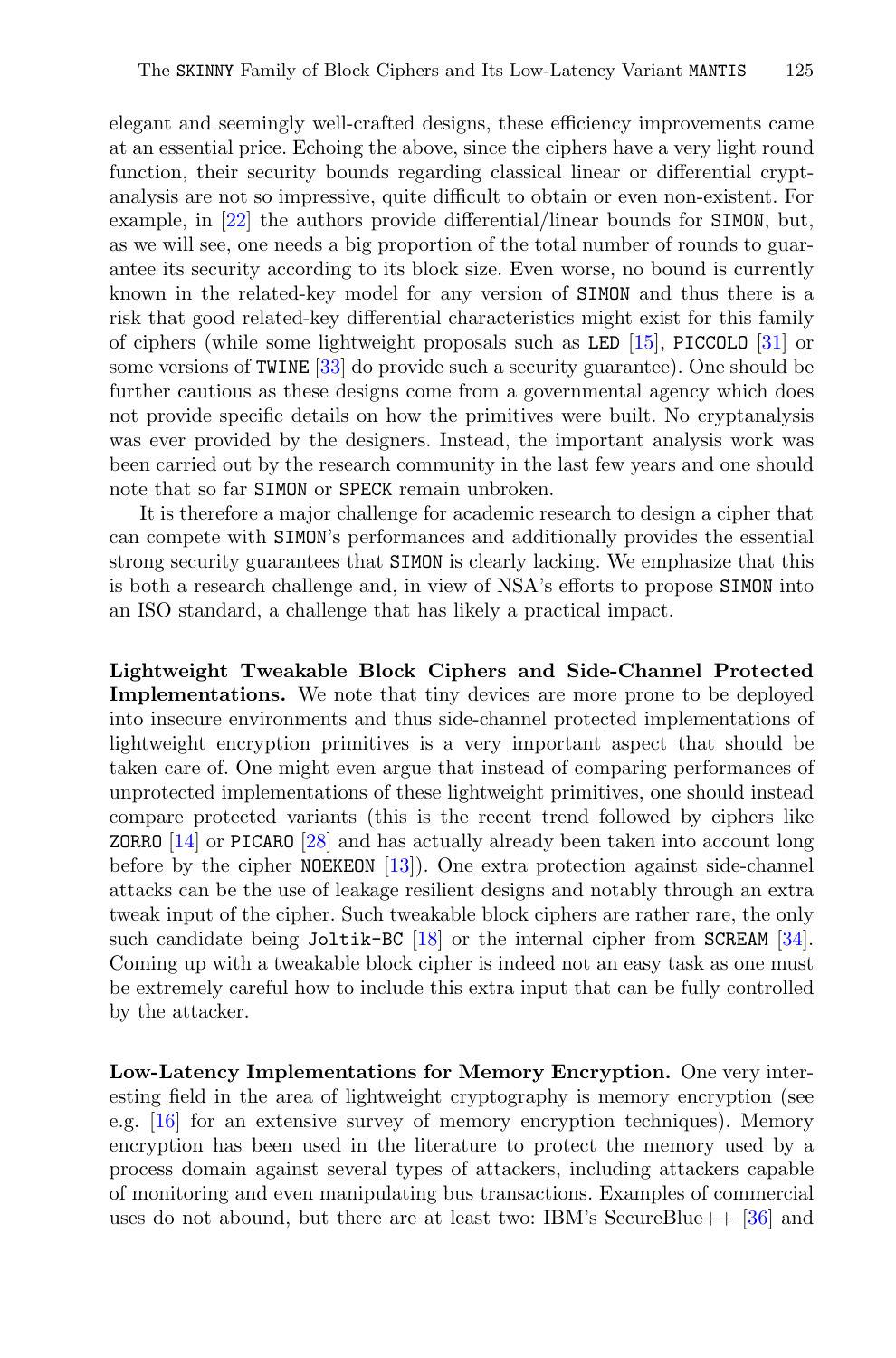Intel's SGX whose encryption and integrity mechanisms have been presented by Gueron at RWC  $2016^2$  $2016^2$ . No documentation seems to be publicly available regarding the encryption used in IBM's solution, while Intel's encryption method requires additional data to be stored with each cache line. It is optimal in the context of encryption with memory overhead, but if the use case does not allow memory overhead then an entirely different approach is necessary.

With a focus on data confidentiality, a tweakable block cipher in ECB mode would then be the natural, straightforward solution. However, all generic methods to construct a tweakable block cipher from a block cipher suffer from an increased latency. Therefore, there is a clear need for lightweight tweakable block ciphers which do not require whitening value derivation, have a latency similar to the best non-tweakable block ciphers, and that can also be used in modes of operation that do not require memory expansion and offer beyond-birthdaybound security.

While being of great practical impact and need, it is actually very challenging to come up with such a block cipher. It should have three main characteristics. First, it must be executed within a single clock cycle and with a very low latency. Second, a tweak input is required, which in the case of memory encryption will be the memory address. Third, as one necessarily has to implement encryption and decryption, it is desirable to have a very low overhead when implementing decryption on top of encryption. The first and the third characteristics are already studied in the block cipher PRINCE [\[7](#page-28-3)]. However, the second point, i.e. having a tweak input, is not provided by PRINCE. It is not trivial to turn PRINCE into a tweakable block cipher, especially without increasing the number of rounds (and thereby latency) significantly.

**Our Contributions.** Our contributions are twofold. First, we introduce a new lightweight family of block ciphers: SKINNY. Our goal here is to provide a competitor to SIMON in terms of hardware/software performances, while proving in addition much stronger security guarantees with regard to differential/linear attacks. Second, we present MANTIS, a dedicated variant of SKINNY that constitutes a very efficient solution to the aforementioned problem of designing a tweakable block cipher for memory encryption.

Regarding SKINNY, we have pushed further the recent trend of having a SPN cipher with locally non-optimal internal components: SKINNY is an SPN cipher that uses a compact Sbox, a new very sparse diffusion layer, and a new very light key schedule. Yet, by carefully choosing our components and how they interact, our construction manages to retain very strong security guarantees. For all the SKINNY versions, we are able to prove using mixed integer linear programming (MILP) very strong bounds with respect to differential/linear attacks, not only in the single-key model, but also in the much more involved related-key model. Some versions of SKINNY have a very large key size compared to its block size and this theoretically renders the bounds search space huge. Therefore, the MILP

<span id="page-3-0"></span><sup>2</sup> The slides can be found [here.](https://drive.google.com/file/d/0Bzm_4XrWnl5zOXdTcUlEMmdZem8/view)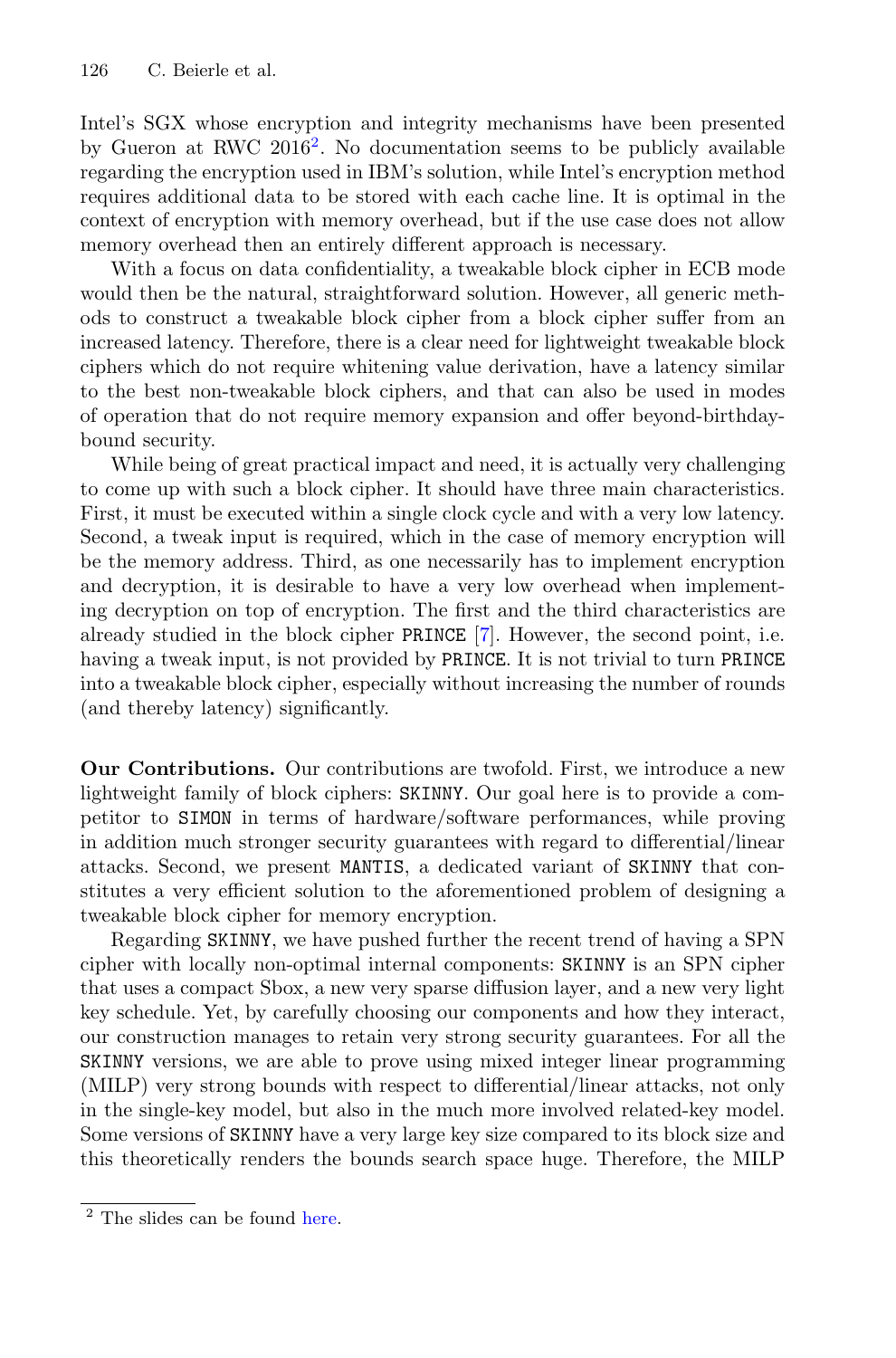methods we have devised to compute these bounds for a SKINNY-like construction can actually be considered a contribution by itself. As we will see later, compared to SIMON, in the single-key model SKINNY needs a much lower proportion of its total number of rounds to provide a sufficient bound on the best differential/linear characteristic. In the related-key model, the situation is even more at SKINNY's advantage as no such bound is known for any version of SIMON as of today.

With regard to performance, SKINNY reaches very small area with serial ASIC implementations, yet it is actually the very first block cipher that leads to better performances than SIMON for round-based ASIC implementations, arguably the most important type of implementation since it provides a very good throughput for a reasonably low area cost, in contrary to serial implementations that only minimizes area. We also exhibit ASIC threshold implementations of our SKINNY variants that compare for example very favourably to AES-128 threshold implementations. As explained above, this is an integral part of modern lightweight primitives.

Regarding software, our implementations outperform all lightweight ciphers, except SIMON which performs slightly faster in the situation where the key schedule is performed only once. However, as remarked in [\[3\]](#page-28-0), it is more likely in practice that the key schedule has to be performed everytime, and since SKINNY has a very lightweight key schedule we expect the efficiency of SKINNY software implementations to be equivalent to that of SIMON. This shows that SKINNY would perfectly fit a scenario where a server communicate with many lightweight devices. These performances are not surprising, in particular for bit-sliced implementations, as we show that SKINNY uses a much smaller total number of AND/NOR/XOR gates compared to all known lightweight block ciphers. This indicates that SKINNY will be competitive for most platforms and scenarios. Micro-controllers are no exception, and we show that SKINNY performs extremely well on these architectures.

We further remark that the decryption process of SKINNY has almost exactly the same description as the encryption counterpart, thus minimizing the decryption overhead.

We finally note that similarly to SIMON, SKINNY very naturally encompasses 64- or 128-bit block versions and a wide range of key sizes. However, in addition, SKINNY provides a tweakable capability, which can be very useful not only for leakage resilient implementations, but also to be directly plugged into higherlevel operating modes, such as SCT [\[27](#page-29-7)]. In order to provide this tweak feature, we have generalized the STK construction [\[17\]](#page-29-8) to enable more compact implementations while maintaining a high provable security level.

The SKINNY specifications are given in Sect. [2.](#page-5-0) The rationale of our design as well as various theoretical security and efficiency comparisons are provided in Sect. [3.](#page-10-0) Finally, we conducted a complete security analysis in Sect. [4](#page-19-0) and we exhibit our implementation results in Sect. [5](#page-22-0) (all the details are provided in the full version of the paper).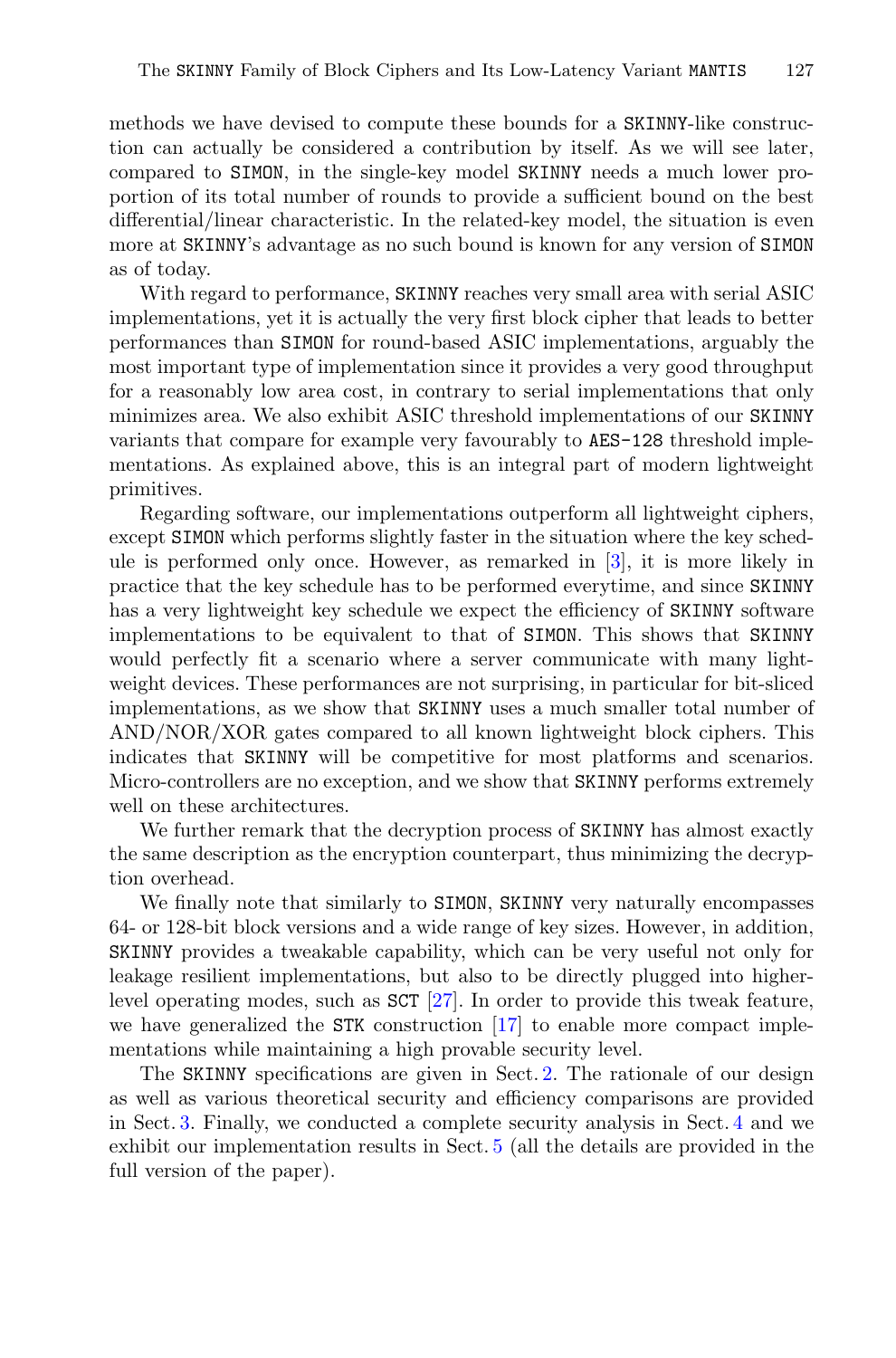Regarding MANTIS, we propose in Sect. [6](#page-22-1) a low-latency tweakable block cipher that reuses some design principles of  $SKINNY<sup>3</sup>$  $SKINNY<sup>3</sup>$  $SKINNY<sup>3</sup>$ . It represents a very efficient solution to the aforementioned problem of designing a tweakable block cipher tailored for memory encryption.

The main challenge when designing such a cipher is that its latency is directly related to the number of rounds. Thus, it is crucial to find a design, i.e. a round function and a tweak-scheduling, that ensures security already with a minimal number of rounds. Here, components of the recently proposed block ciphers PRINCE and MIDORI [\[1\]](#page-28-4) turn out to be very beneficial.

The crucial step in the design of MANTIS was to find a suitable tweakscheduling that would ensure a high number of active Sboxes not only in the single-key setting, but also in the setting where the attacker can control the difference in the tweak. Using, again, the MILP approach, we are able to demonstrate that a rather small number of rounds is already sufficient to ensure the resistance of MANTIS to differential (and linear) attacks in the related-tweak setting.

Besides the tweak-scheduling, we emphasize that MANTIS basically reuses well understood, previously studied, known components. It is mainly putting those components together in a new fashion, that allows MANTIS to be very competitive to PRINCE in latency and area, while being enhanced with a tweak. Thus, compared to the performance figures of PRINCE, we get the tweak almost for free, which is the key to solve the pressing problem of memory encryption.

# <span id="page-5-0"></span>**2 Specification of** SKINNY

**Notations and** SKINNY **Versions.** The lightweight block ciphers of the SKINNY family have 64-bit and 128-bit block versions and we denote  $n$  the block size. In both  $n = 64$  and  $n = 128$  versions, the internal state is viewed as a  $4 \times 4$  square array of cells, where each cell is a nibble (in the  $n = 64$  case) or a byte (in the  $n = 128$  case). We denote  $IS_{i,j}$  the cell of the internal state located at Row i and Column j (counting starting from 0). One can also view this  $4 \times 4$  square array of cells as a vector of cells by concatenating the rows. Thus, we denote with a single subscript  $IS_i$  the cell of the internal state located at Position i in this vector (counting starting from 0) and we have that  $IS_{i,j} = IS_{4\cdot i+j}$ .

SKINNY follows the TWEAKEY framework from [\[17\]](#page-29-8) and thus takes a tweakey input instead of a key or a pair key/tweak. The user can then choose what part of this tweakey input will be key material and/or tweak material (classical block cipher view is to use the entire tweakey input as key material only). The family of lightweight block ciphers SKINNY have three main tweakey size versions: for a block size n, we propose versions with tweakey size  $t = n$ ,  $t = 2n$  and  $t = 3n$ (versions with other tweakey sizes between  $n$  and  $3n$  are naturally obtained from these main versions) and we denote  $z = t/n$  the tweakey size to block size ratio. The tweakey state is also viewed as a collection of  $z \sim 4 \times 4$  square arrays of cells of s bits each. We denote these arrays TK1 when  $z = 1$ , TK1 and TK2 when

<span id="page-5-1"></span><sup>3</sup> For the genesis of the cipher MANTIS, we acknowledge the contribution of Roberto Avanzi, as specified in Sect. [6.](#page-22-1)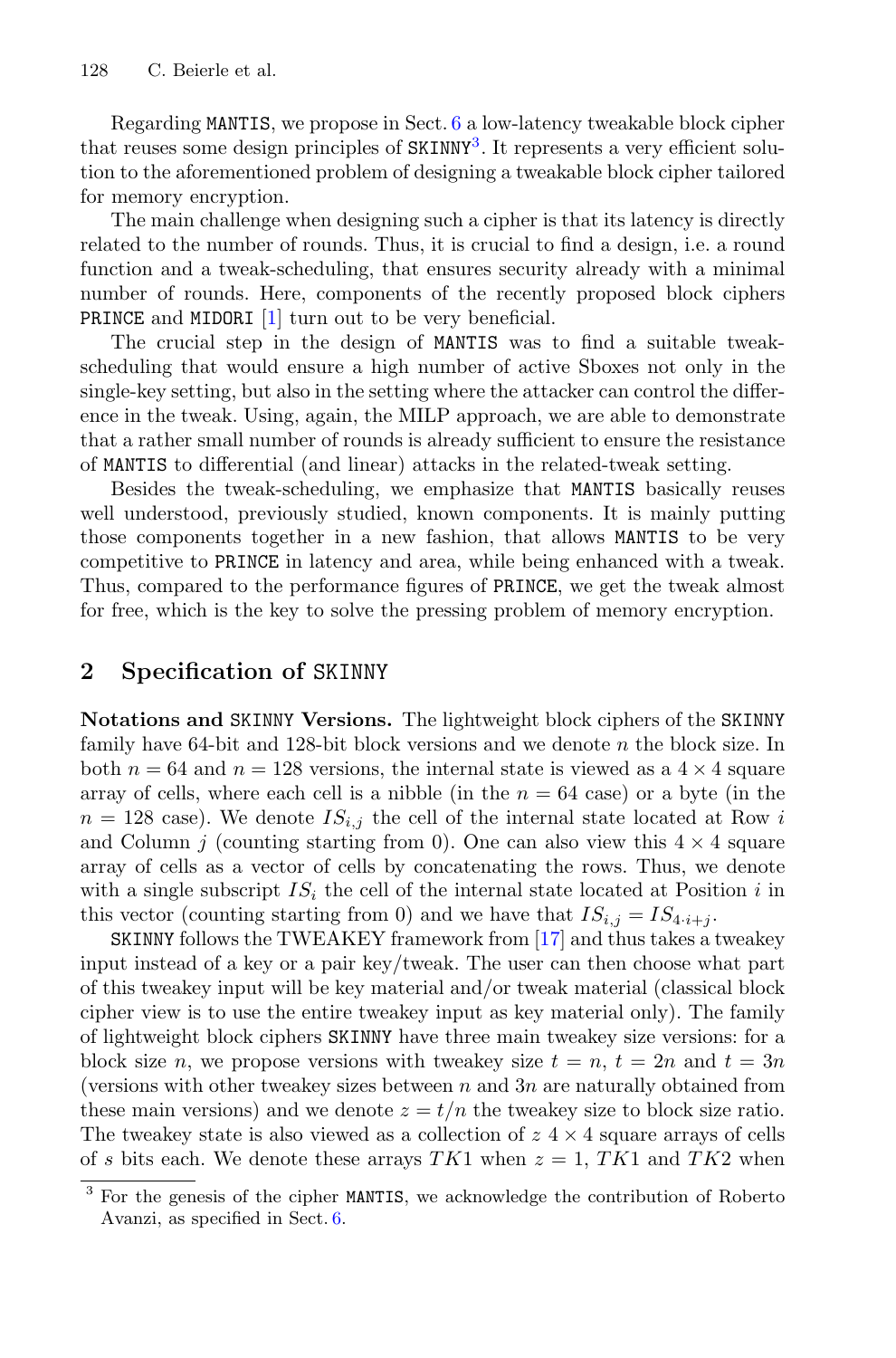$z = 2$ , and finally TK1, TK2 and TK3 when  $z = 3$ . Moreover, we denote TK $z_{i,j}$ the cell of the tweakey state located at Row  $i$  and Column  $j$  of the  $z$ -th cell array. As for the internal state, we extend this notation to a vector view with a single subscript:  $TK1_i$ ,  $TK2_i$  and  $TK3_i$ . Moreover, we define the adversarial model **SK** (resp. **TK1**, **TK2** or **TK3**) where the attacker cannot (resp. can) introduce differences in the tweakey state.

**Initialization.** The cipher receives a plaintext  $m = m_0 || m_1 || \cdots || m_{14} || m_{15}$ , where the  $m_i$  are s-bit cells, with  $s = n/16$  (we have  $s = 4$  for the 64-bit block SKINNY versions and  $s = 8$  for the 128-bit block SKINNY versions). The initialization of the cipher's internal state is performed by simply setting  $IS_i =$  $m_i$  for  $0 \leq i \leq 15$ :

$$
IS = \begin{bmatrix} m_0 & m_1 & m_2 & m_3 \\ m_4 & m_5 & m_6 & m_7 \\ m_8 & m_9 & m_{10} & m_{11} \\ m_{12} & m_{13} & m_{14} & m_{15} \end{bmatrix}
$$

This is the initial value of the cipher internal state and note that the state is loaded row-wise rather than in the column-wise fashion we have come to expect from the AES; this is a more hardware-friendly choice, as pointed out in [\[24](#page-29-9)].

The cipher receives a tweakey input  $tk = tk_0||tk_1|| \cdots ||tk_{30}||tk_{16z-1}$ , where the  $tk_i$  are s-bit cells. The initialization of the cipher's tweakey state is performed by simply setting for  $0 \le i \le 15$ :  $TK1_i = tk_i$  when  $z = 1$ ,  $TK1_i = tk_i$  and  $TK2_i = tk_{16+i}$  when  $z = 2$ , and finally  $TK1_i = tk_i$ ,  $TK2_i = tk_{16+i}$  and  $TK3_i = tk_{32+i}$  when  $z = 3$ . We note that the tweakey states are loaded row-wise.

**The Round Function.** One encryption round of SKINNY is composed of five operations in the following order: SubCells, AddConstants, AddRoundTweakey, ShiftRows and MixColumns (see illustration in Fig. [1\)](#page-7-0). The number  $r$  of rounds to perform during encryption depends on the block and tweakey sizes. The actual values are summarized in Table [1.](#page-6-0) Note that no whitening key is used in SKINNY. Thus, a part of the first and last round do not add any security. We motivate this choice in Sect. [3.](#page-10-0)

SubCells. A s-bit Sbox is applied to every cell of the cipher internal state. For  $s = 4$ , SKINNY cipher uses a Sbox  $S_4$  very close to the PICCOLO Sbox [\[31\]](#page-30-0). The action of this Sbox in hexadecimal notation is given by the following Table [2.](#page-7-1)

<span id="page-6-0"></span>**Table 1.** Number of rounds for SKINNY-*n*-*t*, with *n*-bit internal state and *t*-bit tweakey state.

|     | Block size $n \mid$ Tweakey size t |                      |  |  |  |  |  |
|-----|------------------------------------|----------------------|--|--|--|--|--|
|     |                                    | $n \mid 2n \mid 3n$  |  |  |  |  |  |
| 64  |                                    | 32 36 40             |  |  |  |  |  |
| 128 |                                    | $40 \mid 48 \mid 56$ |  |  |  |  |  |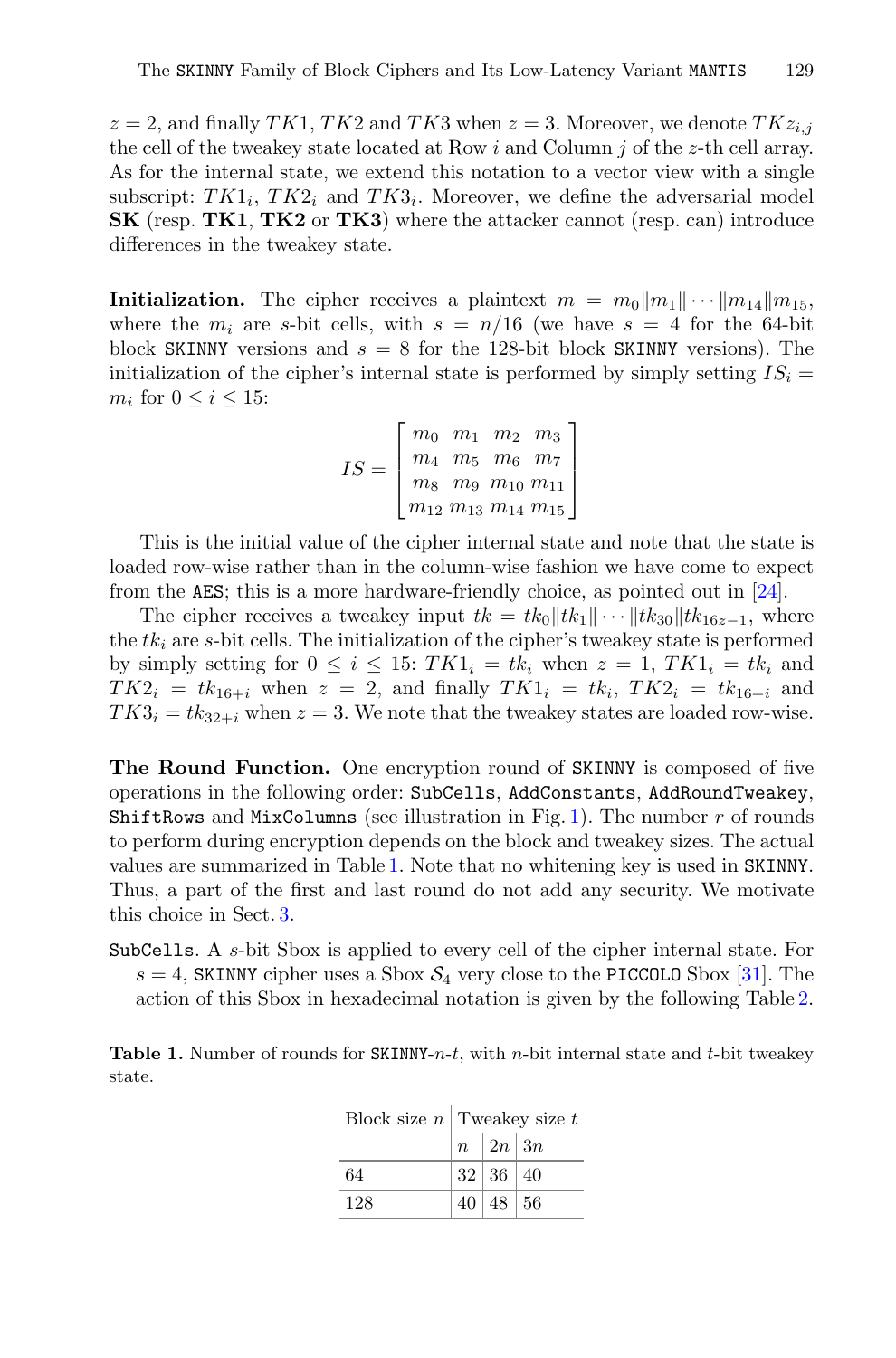<span id="page-7-0"></span>

| $\boldsymbol{x}$   |              |  |  |  |  |  | 123456789a b c d e f      |  |  |
|--------------------|--------------|--|--|--|--|--|---------------------------|--|--|
| $\mathcal{S}_4[x]$ | $\mathbf{c}$ |  |  |  |  |  |                           |  |  |
| $S_4^{-1}[x]  3 $  |              |  |  |  |  |  | 4 6 8 c a 1 e 9 2 5 7 0 b |  |  |

**Table 2.** 4-bit Sbox  $S_4$  used in SKINNY when  $s = 4$ .

<span id="page-7-1"></span>

**Fig. 1.** The SKINNY round function applies five different transformations: SubCells (SC), AddConstants (AC), AddRoundTweakey (ART), ShiftRows (SR) and MixColumns  $(MC)$ .

Note that  $S_4$  can also be described with four NOR and four XOR operations, as depicted in Fig. [2.](#page-7-2) If  $x_0$ ,  $x_1$ ,  $x_2$  and  $x_3$  represent the four inputs bits of the Sbox  $(x_0)$  being the least significant bit), one simply applies the following transformation:

$$
(x_3,x_2,x_1,x_0)\rightarrow (x_3,x_2,x_1,x_0\oplus (\overline{x_3\vee x_2})),
$$

followed by a left shift bit rotation. This process is repeated four times, except for the last iteration where the bit rotation is omitted.

For the case  $s = 8$ , SKINNY uses an 8-bit Sbox  $S_8$  that is built in a similar manner as for the 4-bit Sbox  $S_4$  described above. The construction is simple and is depicted in Fig. [3.](#page-7-3) If  $x_0, \ldots, x_7$  represent the eight inputs bits of



<span id="page-7-2"></span>**Fig. 2.** Construction of the Sbox  $S_4$ .



<span id="page-7-3"></span>**Fig. 3.** Construction of the Sbox  $S_8$ .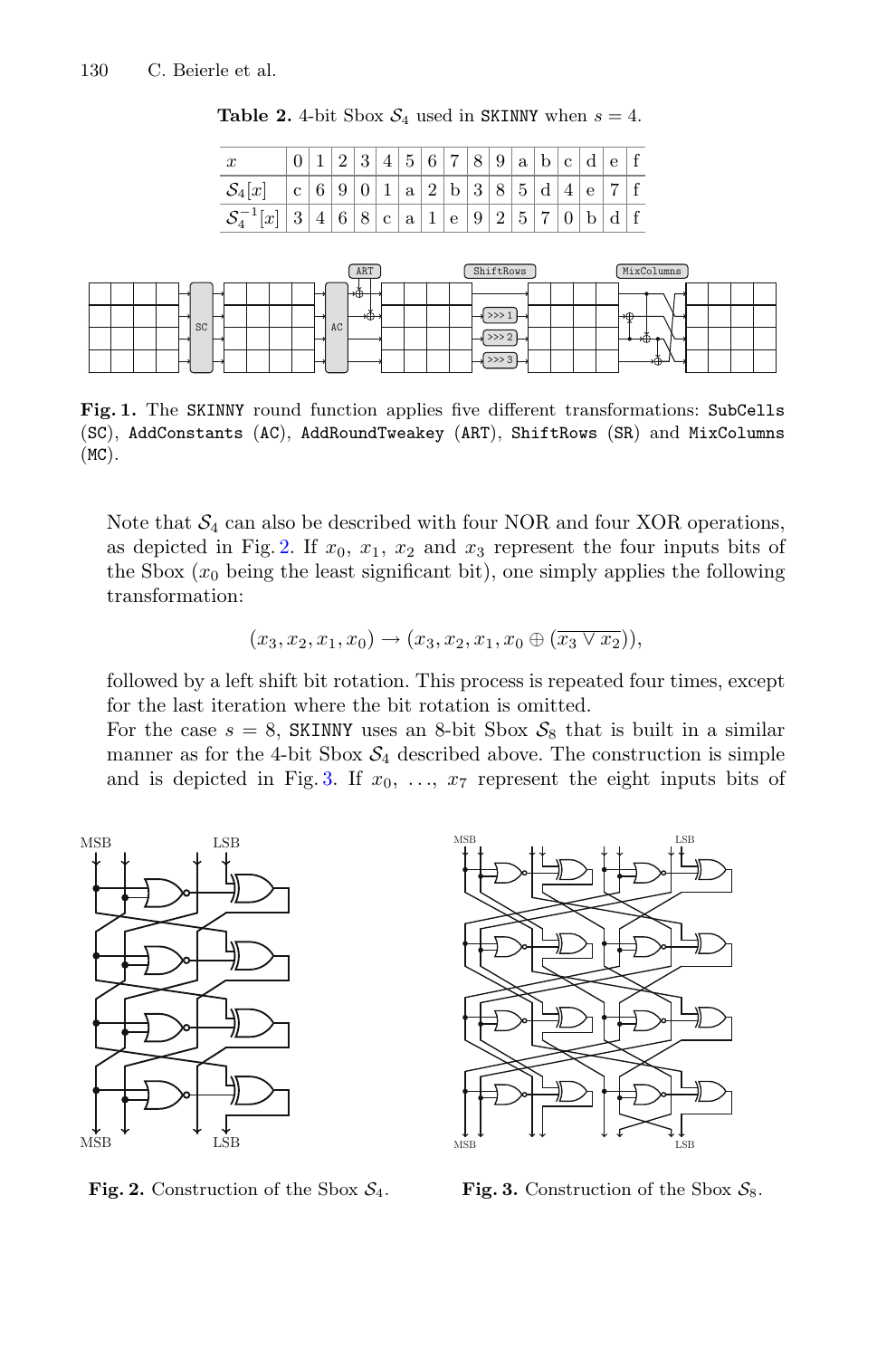the Sbox  $(x_0)$  being the least significant bit), it basically applies the below transformation on the 8-bit state:

 $(x_7, x_6, x_5, x_4, x_3, x_2, x_1, x_0) \rightarrow (x_7, x_6, x_5, x_4 \oplus (\overline{x_7 \vee x_6}), x_3, x_2, x_1, x_0 \oplus (\overline{x_3 \vee x_2})),$ 

followed by the bit permutation:

$$
(x_7, x_6, x_5, x_4, x_3, x_2, x_1, x_0) \longrightarrow (x_2, x_1, x_7, x_6, x_4, x_0, x_3, x_5),
$$

repeating this process four times, except for the last iteration where there is just a bit swap between  $x_1$  and  $x_2$ .

AddConstants. A 6-bit affine LFSR, whose state is denoted  $(rc<sub>5</sub>, rc<sub>4</sub>, rc<sub>3</sub>, rc<sub>2</sub>$ ,  $rc_1$ ,  $rc_0$ ) (with  $rc_0$  being the least significant bit), is used to generate round constants. Its update function is defined as:

$$
(rc5||rc4||rc3||rc2||rc1||rc0) \rightarrow (rc4||rc3||rc2||rc1||rc0||rc5 \oplus rc4 \oplus 1).
$$

The six bits are initialized to zero, and updated *before* use in a given round. The bits from the LFSR are arranged into a  $4 \times 4$  array (only the first column of the state is affected by the LFSR bits), depending on the size of internal state:

$$
\begin{bmatrix} c_0 & 0 & 0 & 0 \ c_1 & 0 & 0 & 0 \ c_2 & 0 & 0 & 0 \ 0 & 0 & 0 & 0 \end{bmatrix},
$$

with  $c_2 = 0x2$  and

$$
(c_0, c_1) = (\text{rc}_3 || \text{rc}_2 || \text{rc}_1 || \text{rc}_0, 0 || 0 || \text{rc}_5 || \text{rc}_4) \text{ when } s = 4
$$
  

$$
(c_0, c_1) = (0 || 0 || 0 || 0 || 0 || \text{rc}_3 || \text{rc}_2 || \text{rc}_1 || \text{rc}_0, 0 || 0 || 0 || 0 || 0 || 0 || \text{rc}_5 || \text{rc}_4) \text{ when } s = 8.
$$

The round constants are combined with the state, respecting array positioning, using bitwise exclusive-or.

### AddRoundTweakey. The first and second rows of all tweakey arrays are extracted and bitwise exclusive-ored to the cipher internal state, respecting the array positioning. More formally, for  $i = \{0, 1\}$  and  $j = \{0, 1, 2, 3\}$ , we have:

- $IS_{i,j} = IS_{i,j} \oplus TK1_{i,j}$  when  $z = 1$ ,
- $IS_{i,j} = IS_{i,j} \oplus TK1_{i,j} \oplus TK2_{i,j}$  when  $z = 2$ ,
- $IS_{i,j} = IS_{i,j} \oplus TK1_{i,j} \oplus TK2_{i,j} \oplus TK3_{i,j}$  when  $z = 3$ .

Then, the tweakey arrays are updated as follows (this tweakey schedule is illustrated in Fig. [4\)](#page-9-0). First, a permutation  $P<sub>T</sub>$  is applied on the cells positions of all tweakey arrays: for all  $0 \leq i \leq 15$ , we set  $TK1_i \leftarrow TK1_{P_T[i]}$  with

$$
P_T = [9, 15, 8, 13, 10, 14, 12, 11, 0, 1, 2, 3, 4, 5, 6, 7],
$$

and similarly for TK2 when  $z = 2$ , and for TK2 and TK3 when  $z = 3$ . This corresponds to the following reordering of the matrix cells:  $(0, \ldots, 15) \stackrel{P_T}{\longmapsto}$ (9, 15, 8, 13, 10, 14, 12, 11, 0, 1, 2, 3, 4, 5, 6, 7), indices being taken row-wise.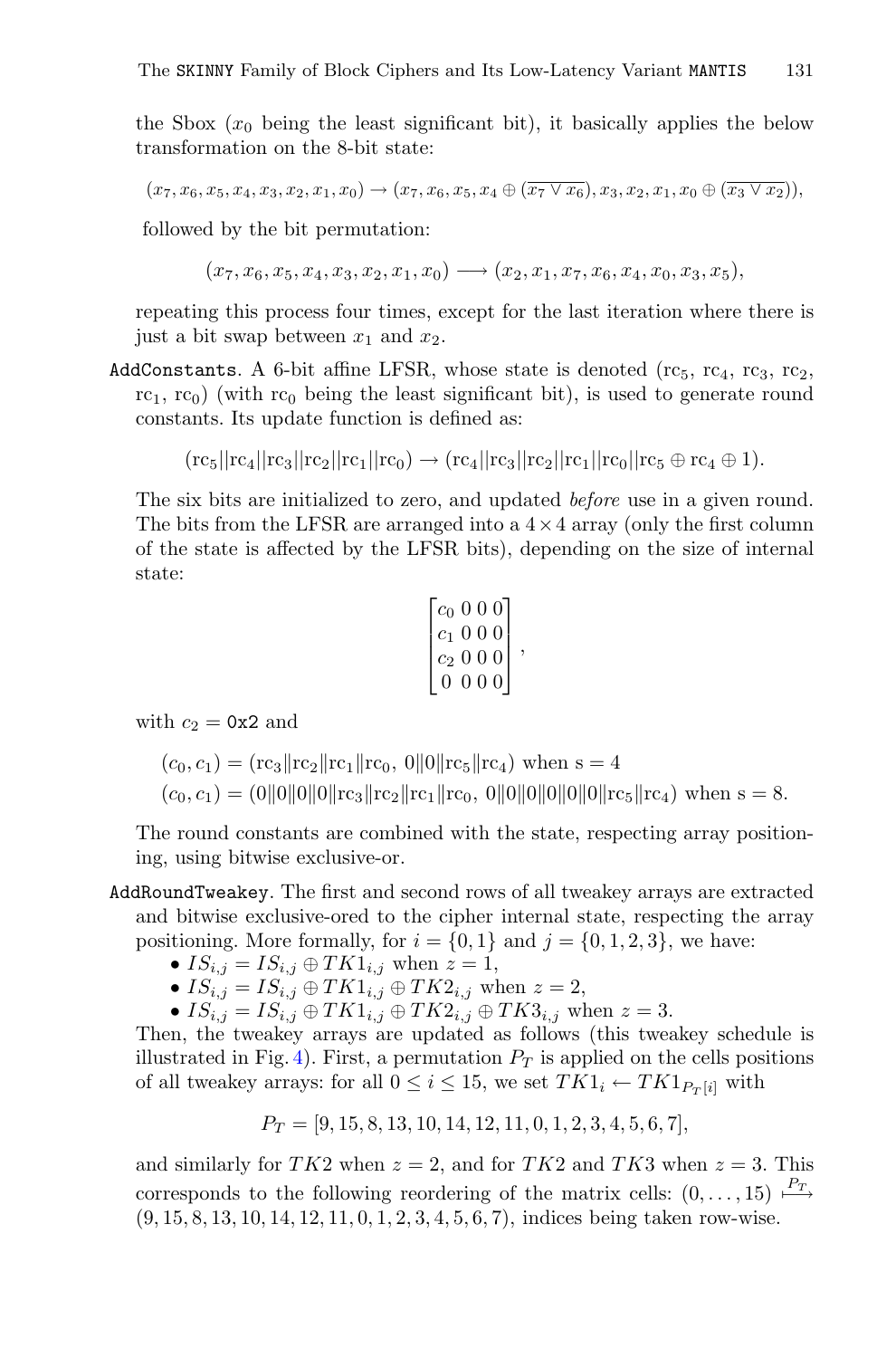<span id="page-9-1"></span>**Table 3.** The LFSRs used in SKINNY to generate the round constants. The *TK* parameter gives the number of tweakey words in the cipher, and the *s* parameter gives the size of cell in bits.



**Fig. 4.** The tweakey schedule in SKINNY. Each tweakey word *TK*1, *TK*2 and *TK*3 (if any) follows a similar transformation update, except that no LFSR is applied to *TK*1.

<span id="page-9-0"></span>Finally, every cell of the first and second rows of  $TK2$  and  $TK3$  (for the SKINNY versions where  $TK2$  and  $TK3$  are used) are individually updated with an LFSR. The LFSRs used are given in Table [3](#page-9-1)  $(x_0$  stands for the LSB of the cell).

ShiftRows. As in AES, in this layer the rows of the cipher state cell array are rotated, but they are to the right. More precisely, the second, third, and fourth cell rows are rotated by 1, 2 and 3 positions to the right, respectively. In other words, a permutation  $P$  is applied on the cells positions of the cipher internal state cell array: for all  $0 \le i \le 15$ , we set  $IS_i \leftarrow IS_{P[i]}$  with

 $P = [0, 1, 2, 3, 7, 4, 5, 6, 10, 11, 8, 9, 13, 14, 15, 12].$ 

MixColumns. Each column of the cipher internal state array is multiplied by the following binary matrix **M**:

$$
\mathbf{M} = \begin{pmatrix} 1 & 0 & 1 & 1 \\ 1 & 0 & 0 & 0 \\ 0 & 1 & 1 & 0 \\ 1 & 0 & 1 & 0 \end{pmatrix}.
$$

The final value of the internal state array provides the ciphertext with cells being unpacked in the same way as the packing during initialization. Note that decryption is very similar to encryption as all cipher components have very simple inverse (SubCells and MixColumns are based on a generalized Feistel structure, so their respective inverse is straightforward to deduce and can be implemented with the exact same number of operations).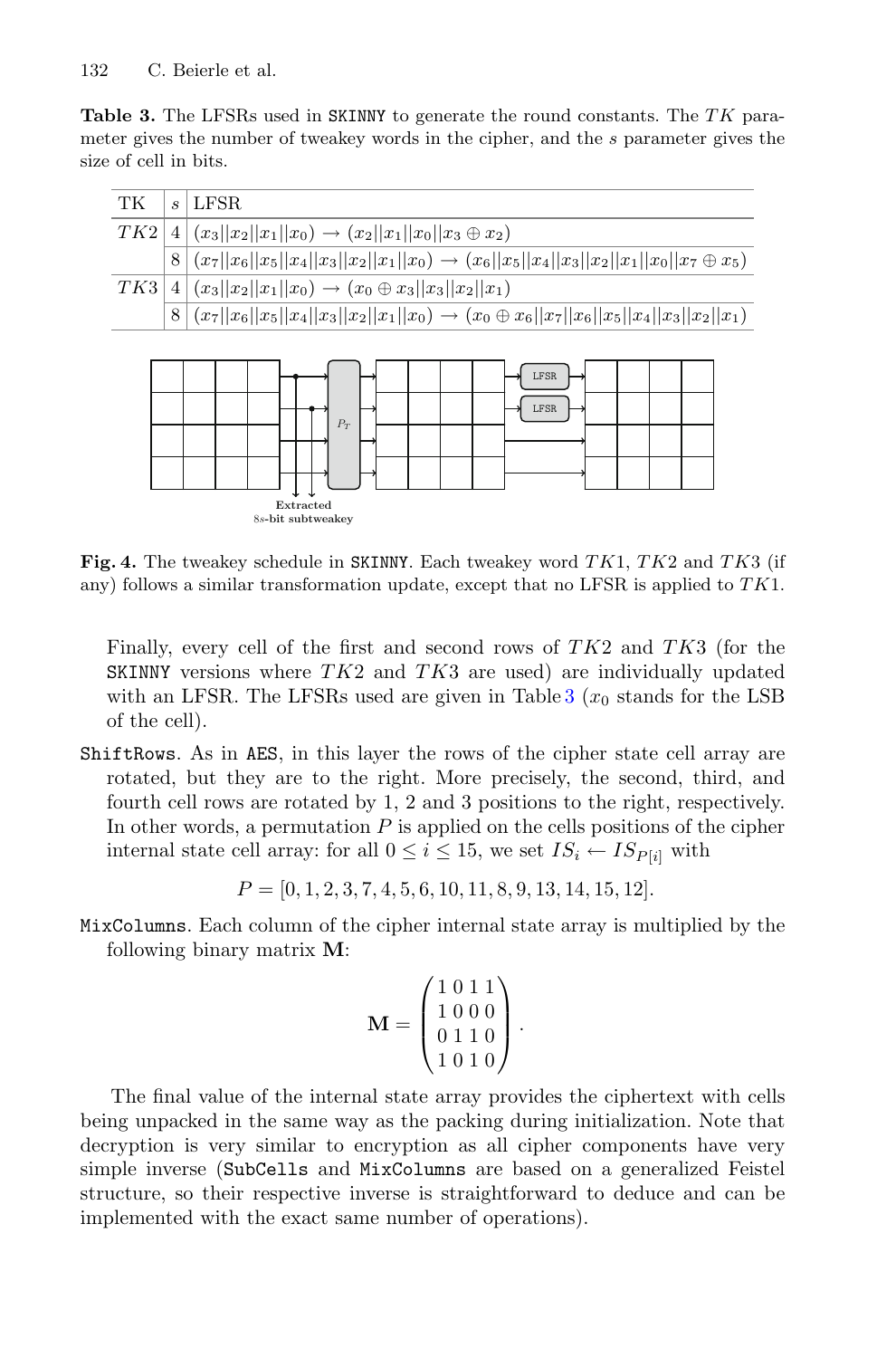**Extending to Other Tweakey Sizes.** The three main versions of SKINNY have tweakey sizes  $t = n$ ,  $t = 2n$  and  $t = 3n$ , but one can easily extend this to any size<sup>[4](#page-10-1)</sup> of tweakey  $n \leq t \leq 3n$ :

- for any tweakey size  $n < t < 2n$ , one simply uses exactly the  $t = 2n$  version but the last  $2n - t$  bits of the tweakey state are fixed to the zero value. Moreover, the corresponding cells in the tweakey state  $TK2$  will not be updated throughout the rounds with the LFSR.
- for any tweakey size  $2n < t < 3n$ , one simply uses exactly the  $t = 3n$ version but the last  $3n - t$  bits of the tweakey state are fixed to the zero value. Moreover, the corresponding cells in the tweakey state  $TK3$  will not be updated throughout the rounds with the LFSR.

We note that some of our 64-bit block SKINNY versions allow small key sizes (down to 64-bit). We emphasize that we propose these versions mainly for simplicity in the description of the SKINNY family of ciphers. Yet, as advised by the NIST [\[26](#page-29-10)], one should not to use key sizes that are smaller than 112 bits.

**Instantiating the Tweakey State with Key and Tweak Material.** Following the TWEAKEY framework [\[17\]](#page-29-8), SKINNY takes as inputs a plaintext or a ciphertext and a tweakey value, which can be used in a flexible way by filling it with key and tweak material. Whatever the situation, the user must ensure that the key size is always at least as big as the block size.

In the classical setting where only key material is input, we use exactly the specifications of SKINNY described previously. However, when some tweak material is to be used in the tweakey state, we dedicate  $TK1$  for this purpose and XOR a bit set to "1" every round to the second bit of the top cell of the third column (i.e. the second bit of  $IS_{0,2}$ ). In other words, when there is some tweak material, we add an extra "1" in the constant matrix from AddConstants). Besides, in situations where the user might use different tweak sizes, we recommend to dedicate some cells of TK1 to encode the size of the tweak material, in order to ensure proper separation. Note that these are only recommendations, thus not strictly part of the specifications of SKINNY.

### <span id="page-10-0"></span>**3 Rationale of** SKINNY

Several design choices of SKINNY have been borrowed from existing ciphers, but most of our components are new, optimized for our goal: a cipher well suited for most lightweight applications. When designing SKINNY, one of our main criteria was to only add components which are vital for the security of the primitive, removing any unnecessary operation (hence the name of our proposal). We end

<span id="page-10-1"></span><sup>4</sup> For simplicity we do not include here tweakey sizes that are not a multiple of *s* bits. However, such cases can be trivially handled by generalizing the tweakey schedule description to the bit level.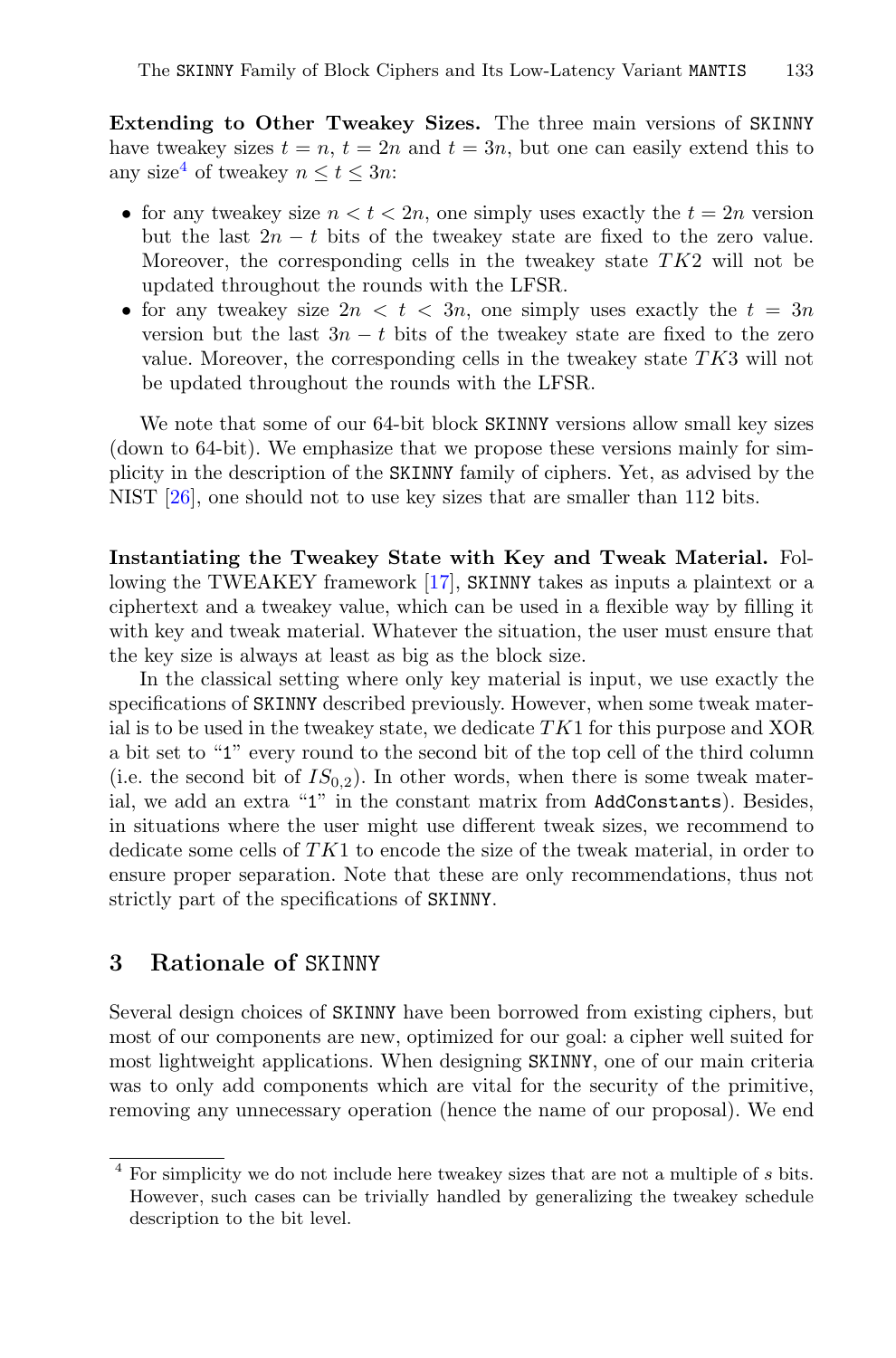up with the sound property that removing any component or using weaker version of a component from SKINNY would lead to a much weaker (or actually insecure) cipher. Therefore, the construction of SKINNY has been done through several iterations, trying to reach the exact spot where good performance meets strong security arguments. We detail in this section how we tried to follow this direction for each layer of the cipher.

We note that one could have chosen a slightly smaller Sbox or a slightly sparser diffusion layer, but our preliminary implementations showed that these options represent worse tradeoff overall. For example, one could imagine a very simple cipher iterating thousands of rounds composed of only a single non-linear boolean operation, an XOR and some bit wiring. However, such a cipher will lead to terrible performance regarding throughput, latency or energy consumption.

When designing a lightweight encryption scheme, several use cases must be taken in account. While area optimized implementations are important for some very constrained applications, throughput or throughput-over-area optimized implementations are also very relevant. Actually, looking at recently introduced efficiency measurements [\[19](#page-29-11)], one can see that our designs choices are good for many types of implementations, which is exactly what makes a good generalpurpose lightweight encryption scheme.

### **3.1 Estimating Area and Performances**

In order to discuss the rationale of our design, we first quickly describe an estimation in Gate Equivalent (GE) of the ASIC area cost of several simple bit operations (for UMC 180 nm 1.8 V [\[35\]](#page-30-5)): a NOR/NAND gate costs 1 GE, a OR/AND gate costs 1.33 GE, a XOR/XNOR gate costs 2.67 GE and a NOT gate costs 0.67 GE. Finally, one memory bit can be estimated to 6 GE (scan flip-flop). Of course, these numbers depend on the library used, but it will give us at least some rough and easy evaluation of the design choices we will make.

Besides, even though many tradeoffs exist, we distinguish between a serial implementation, a round-based implementation and a low-latency implementation. In the latter, the entire ciphering process is performed in a single clock cycle, but the area cost is then quite important as all rounds need to be directly implemented. For a round-based implementation, an entire round of the cipher is performed in a single clock cycle, thus ending with the entire ciphering process being done in r cycles and with a moderate area cost (this tradeoff is usually a good candidate for energy efficiency). Finally, in a serial implementation, one reduces the datapath and thus the area to the minimum (usually a few bits, like the Sbox bit size), but the throughput is greatly reduced. The ultimate goal of a good lightweight encryption primitive is to use lightweight components, but also to ensure that these components are compact and efficient for all these tradeoffs. This is what SIMON designers have managed to produce, but sacrificing a few security guarantees. SKINNY offers similar (sometimes even better) performances than SIMON, while providing much stronger security arguments with regard to classical differential or linear cryptanalysis.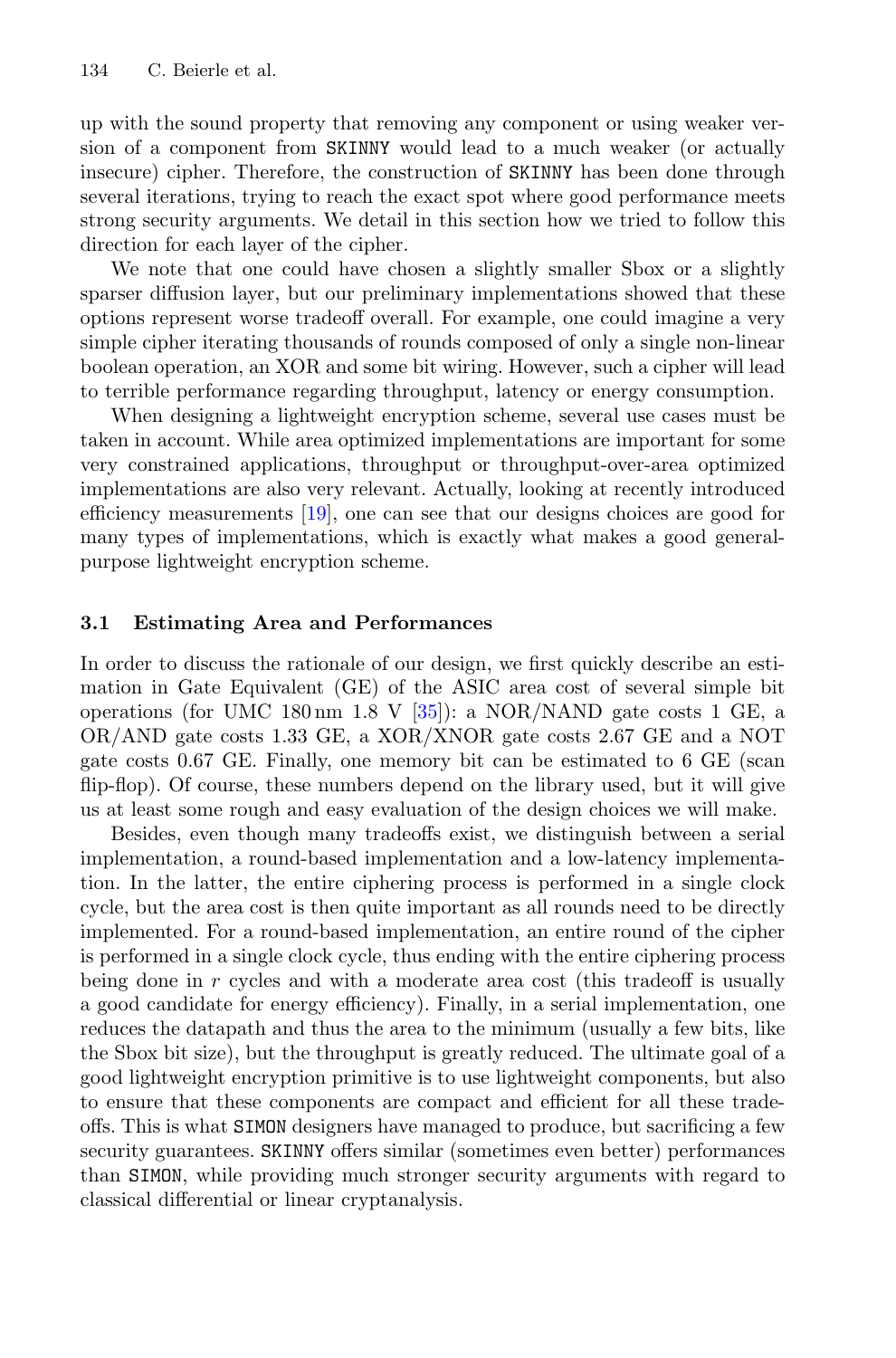### **3.2 General Design and Components Rationale**

A first and important decision was to choose between a Substitution-Permutation Network (SPN), or a Feistel network. We started from a SPN construction as it is generally easier to provide stronger bounds on the number of active Sboxes. However, we note that there is a dual bit-sliced view of SKINNY that resembles some generalized Feistel network. Somehow, one can view the cipher as a primitive in between an SPN and an "AND-rotation-XOR" function like SIMON. We try to get the best of both worlds by benefiting the nice implementation tradeoffs of the latter, while organizing the state in an SPN view so that bounds on the number of active Sboxes can be easily obtained.

The absence of whitening key is justified by the reduction of the control logic: by always keeping the exact same round during the entire encryption process we avoid the control logic induced by having a last non-repeating layer at the end of the cipher. Besides, this simplifies the general description and implementation of the primitive. Obviously, having no whitening key means that a few operations of the cipher have no impact on the security. This is actually the case for both the beginning and the end of the ciphering process in SKINNY since the key addition is done in the middle of the round, with only half of the state being involved with this key addition every round.

A crucial feature of SKINNY is the easy generation of several block size or tweakey size versions, while keeping the general structure and most of the security analysis untouched. Going from the 64-bit block size versions to the 128 bit block size versions is simply done by using a 8-bit Sbox instead of a 4-bit Sbox, therefore keeping all the structural analysis identical. Using bigger tweakey material is done by following the STK construction [\[17\]](#page-29-8), which allows automated analysis tools to still work even though the input space become very big (in short, the superposition trick makes the **TK2** and **TK3** analysis almost as time consuming as the normal and easy **TK1** case). Besides, unlike previous lightweight block ciphers, this complete analysis of the **TK2** and **TK3** cases allows us to dedicate a part of this tweakey material to be potentially some tweak input, therefore making SKINNY a flexible tweakable block cipher. Also, we directly obtain related-key security proofs using this general structure.

SubCells. The choice of the Sbox is obviously a crucial decision in an SPN cipher and we have spent a lot of efforts on looking for the best possible candidate. For the 4-bit case, we have designed a tool that searches for the most compact candidate that provides some minimal security guarantees. Namely, with the bit operations cost estimations given previously, for all possible combinations of operations (NAND/NOR/XOR/XNOR) up to a certain limit cost, our tool checks if certain security criterion of the tested Sbox are fulfilled. More precisely, we have forced the maximal differential transition probability of the Sbox to be  $2^{-2}$  and the maximal absolute linear bias to be  $2^{-2}$ . When both criteria are satisfied, we have filtered our search for Sbox with high algebraic degree.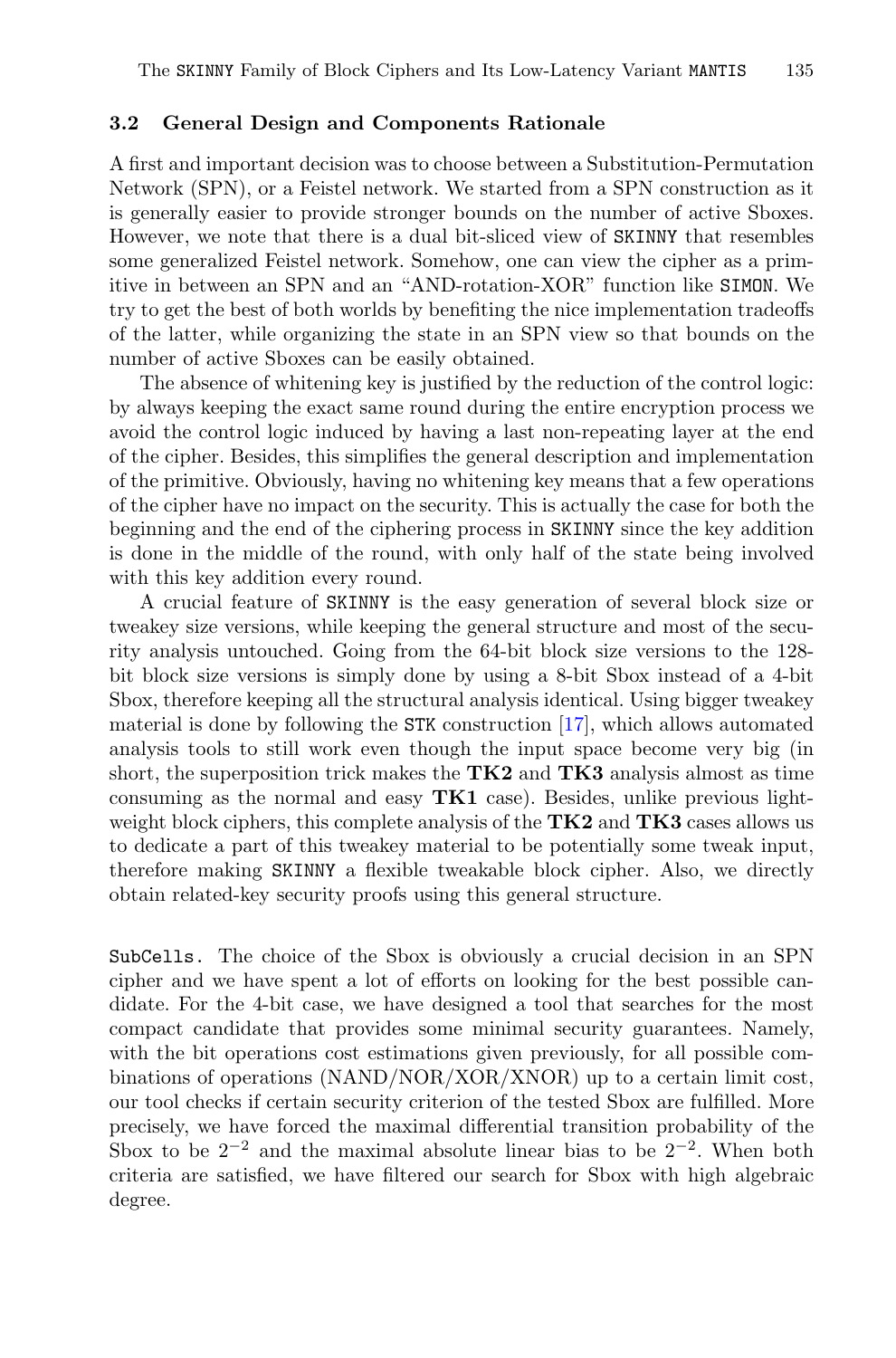Our results is that the Sbox used in the PICCOLO block cipher [\[31](#page-30-0)] is close to be the best one: our 4-bit Sbox candidate  $S_4$  is essentially the PICCOLO Sbox with the last NOT gate at the end being removed (see Fig. [2\)](#page-7-2). We believe this extra NOT gate was added by the PICCOLO designers to avoid fixed points (actually, if fixed points were to be removed at the Sbox level, the PICCOLO candidate would be the best choice), but in SKINNY the fixed points are handled with the use of constants to save some extra GE. Yet, omitting the last bit rotation layer removes already a lot of fixed points (the efficiency cost of this omission being null).

The Sbox  $S_4$  can therefore be implemented with only 4 NOR gates and 4 XOR gates, the rest being only bit wiring (basically free in hardware). According to our previously explained estimations, this should cost 14.68 GE, but as remarked in [\[31](#page-30-0)], some libraries provide special gates that further save area. Namely, in our library the 4-input AND-NOR and 4-input OR-NAND gates with two inputs inverted cost 2 GE and they can be used to directly compute a XOR or an XNOR. Thus,  $S_4$  can be implemented with only 12 GE. In comparison, the PRESENT Sbox [\[5](#page-28-1)] requires 3 AND, 1 OR and 11 XOR gates, which amounts to 27.32 GE (or 34.69 GE without the special 4-input gates).

All in all, our 4-bit Sbox  $S_4$  has the following security properties: maximal differential transition probability of  $2^{-2}$ , maximal absolute linear bias of  $2^{-2}$ , branching number 2, algebraic degree 3 and one fixed point  $S_4(0xF) = 0xF$ .

Regarding the 8-bit Sbox, the search space was too wide for our automated tool. Therefore, we instead considered a subclass of the entire search space: by reusing the general structure of  $S_4$ , we have tested all possible Sboxes built by iterating several times a NOR/XOR combination and a bit permutation. Our search found that the maximal differential transition probability and maximal absolute linear bias of the Sboxes are larger than  $2^{-2}$  when we have less than 8 iterations of the NOR/XOR combination and bit permutation. With 8 iterations of the NOR/XOR combination and bit permutation, we found Sboxes with desired maximal differential transition probability of  $2^{-2}$  and maximal absolute linear bias of  $2^{-2}$  with algebraic degree 6. However, the algebraic degree of the inverse Sboxes of all these candidates is 5 rather than 6. In addition, having 8 iterations may result in higher latency when we consider a serial hardware implementation. Therefore, we considered having 2 NOR/XOR combinations in every iteration and reduce the number of iteration from 8 to 4. As a result, we found several Sboxes with the desired maximal differential probability and absolute linear bias, while reaching algebraic degree 6 for both the Sbox and its inverse (thus better than the 8 iterations case). Although such Sbox candidates have 3 fixed points when we omit the last bit permutation layer like the 4-bit case, we can easily reduce the number of fixed points by introducing a different bit permutation from the intermediate bit permutations to the last layer without any additional cost.

With 2 NOR/XOR combinations and a bit permutation iterated 4 times,  $S_8$ can be implemented with only 8 NOR gates and 8 XOR gates (see Fig. [3\)](#page-7-3), the rest being only bit wiring (basically free in hardware). The total area cost should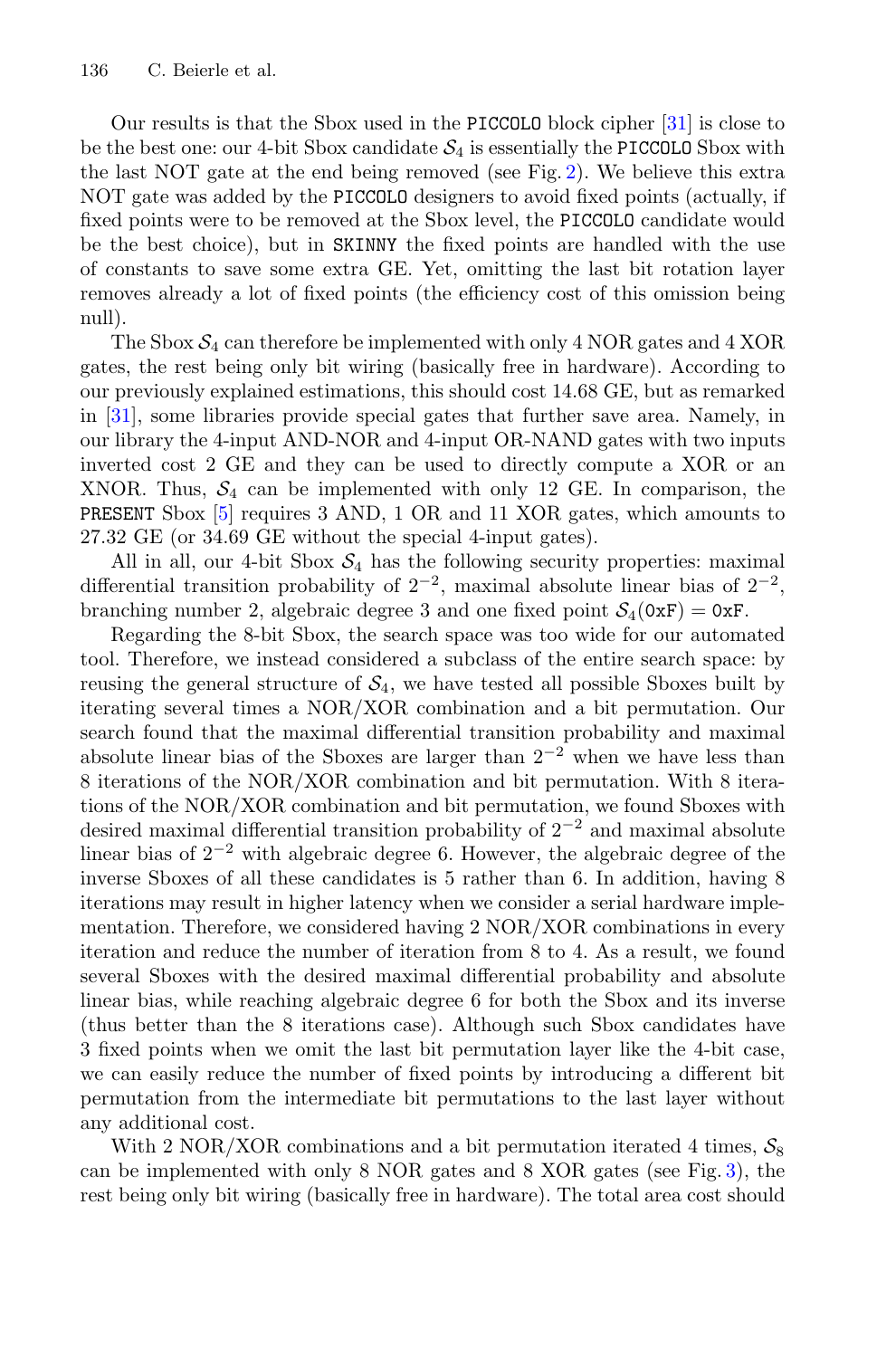be 24 GE according to our previously explained estimations and using special 4 input AND-NOR and 4-input OR-NAND gates. In comparison, while ensuring a maximal differential transition probability (resp. maximum absolute linear bias) of  $2^{-6}$  (resp.  $2^{-4}$ ), the AES Sbox requires 32 AND/OR gates and 83 XOR gates to be implemented, which amounts to 198 GE. Even recent lightweight 8-bit Sbox proposal [\[10\]](#page-29-12) requires 12 AND/OR gates and 26 XOR gates, which amounts to 64 GE, for a maximal differential transition probability (resp. maximum linear bias) of  $2^{-5}$  (resp.  $2^{-2}$ ), but their optimization goal was different from ours.

All in all, we believe our 8-bit Sbox candidate  $S_8$  provides a good tradeoff between security and area cost. It has maximal differential transition probability of  $2^{-2}$ , maximal absolute linear bias of  $2^{-2}$ , branching number 2, algebraic degree 6 and a single fixed point  $S_8(0xF) = 0xFF$  (for the Sbox we have chosen, swapping two bits in the last bit permutation was probably the simplest method to achieve only a single fixed point).

Note that both our Sboxes  $S_4$  and  $S_8$  have the interesting feature that their inverse is computed almost identically to the forward direction (as they are based on a generalized Feistel structure) and with exactly the same number of operations. Thus, our design reasoning also holds when considering the decryption process.

AddConstants. The constants in SKINNY have several goals: differentiate the rounds (see Sect. [4.2\)](#page-21-0), differentiate the columns and avoid symmetries, complicate subspace cryptanalysis (see Sect. [4.2\)](#page-21-1) and attacks exploiting fixed points from the Sbox. In order to differentiate the rounds, we simply need a counter, and since the number of rounds of all SKINNY versions is smaller than 64, the most hardware friendly solution is to use a very cheap 6-bit affine LFSR (like in LED [\[15\]](#page-29-0)) that requires only a single XNOR gate per update. The 6 bits are then dispatched to the two first rows of the first column (this will maximize the constants spread after the ShiftRows and MixColumns), which will already break the columns symmetry.

In order to avoid symmetries, fixed points and more generally subspaces to spread, we need to introduce different constants in several cells of the internal state. The round counter will already naturally have this goal, yet, in order to increase that effect, we have added a "1" bit to the third row, which is almost free in terms of implementation cost. This will ensure that symmetries and subspaces are broken even more quickly, and in particular independently of the round counter.

AddRoundTweakey. The tweakey schedule of SKINNY follows closely the STK construction from [\[17\]](#page-29-8) (that allows to easily get bounds on the number of active Sboxes in the related-tweakey model). Yet, we have changed a few parts. Firstly, instead of using multiplications by 2 and 3 in a finite field, we have instead replaced these tweakey cells updates by cheap 4-bit or 8-bit LFSRs (depending on the size of the cell) to minimize the hardware cost. All our LFSRs require only a single XOR for the update, and we have checked that the differential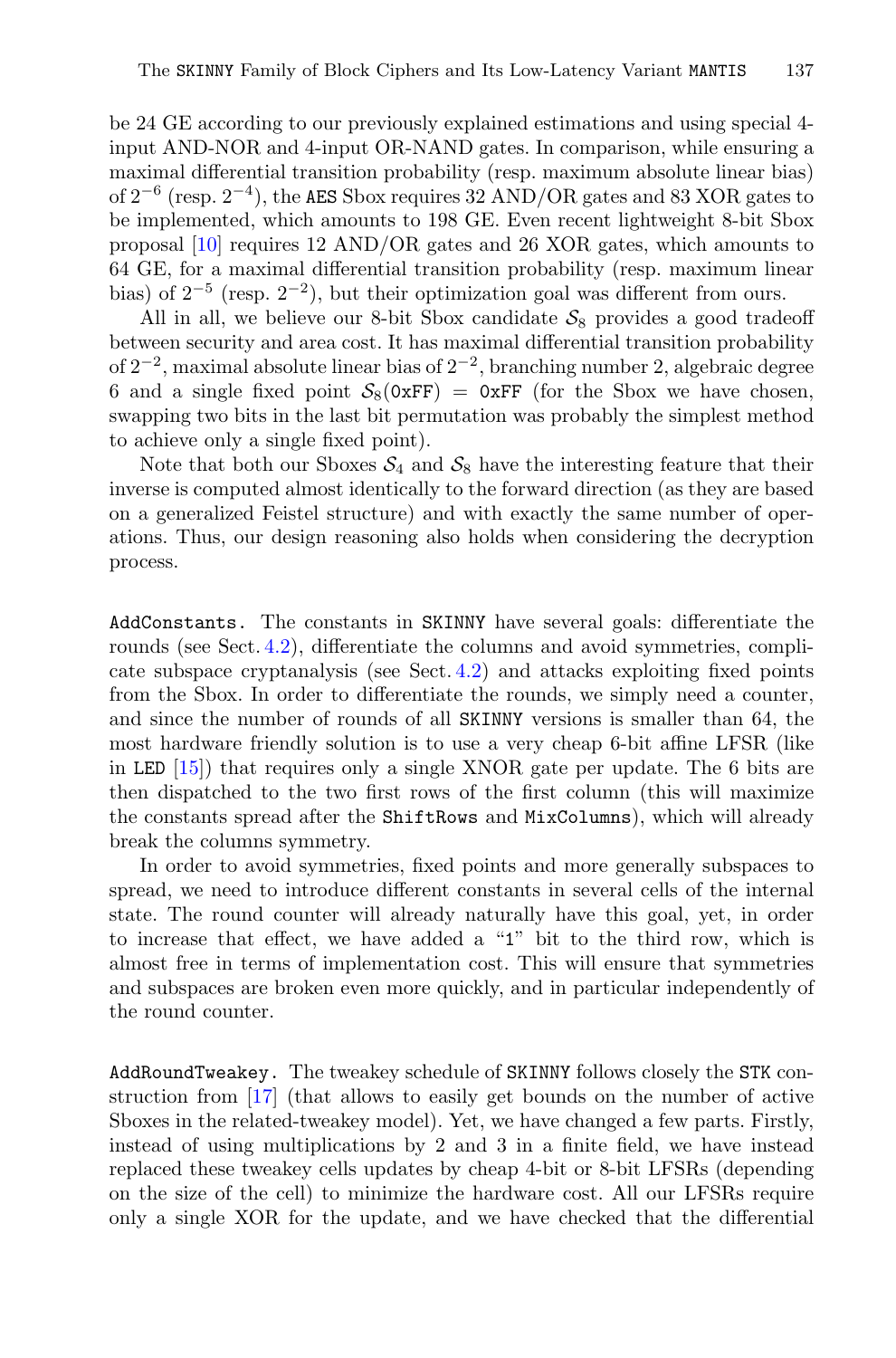cancellation behavior of these interconnected LFSRs is as required by the STK construction: for a given position, a single cancellation can only happen every 15 rounds for **TK2**, and same with two cancellations for **TK3**.

Another important generalization of the STK construction is the fact that every round we XOR only half of the internal cipher state with some subtweakey. The goal was clearly to optimize hardware performances of SKINNY, and it actually saves an important amount of XORs in a round-based implementation. The potential danger is that the bounds we obtain would dramatically drop because of this change. Yet, surprisingly, the bounds remained actually good and this was a good security/performance tradeoff to make. Another advantage is that we can now update the tweakey cells only before they are incorporated to the cipher internal state. Thus, half of tweakey cells only will be updated every round and the period of the cancellations naturally doubles: for a certain cell position, a single cancellation can only happen every 30 rounds for **TK2** and two cancellations can only happen every 30 rounds for **TK3**.

The tweakey permutation  $P_T$  has been chosen to maximize the bounds on the number of active Sboxes that we could obtain in the related-tweakey model (note that it has no impact in the single-key model). Besides, we have enforced for  $P_T$ the special property that all cells located in third and fourth rows are sent to the first and second rows, and vice-versa. Since only the first and second rows of the tweakey states are XORed to the internal state of the cipher, this ensures that both halves of the tweakey states will be equally mixed to the cipher internal state (otherwise, some tweakey bytes might be more involved in the ciphering process than others). Finally, the cells that will not be directly XORed to the cipher internal state can be left at the same relative position. On top of that, we only considered those variants of  $P_T$  that consist of a singe cycle.

We note that since the cells of the first tweakey word  $TK1$  are never updated, they can be directly hardwired to save some area if the situation allows.

ShiftRows **and** MixColumns. Competing with SIMON's impressive hardware performance required choosing an extremely sparse diffusion layer for SKINNY, which was in direct contradiction with our original goal of obtaining good security bounds for our primitive. Note that since our Sboxes  $S_4$  and  $S_8$  have a branching number of two, we cannot use only a bit permutation layer as in the PRESENT block cipher: differential characteristics with only a single active Sbox per round would exist. After several design iterations, we came to the conclusion that binary matrices were the best choice. More surprisingly, while most block cipher designs are using very strong diffusion layers (like an MDS matrix), and even though a  $4 \times 4$  binary matrices with branching number four exist, we preferred a much sparser candidate which we believe offers the best security/performance tradeoff (this can be measured in terms of Figure Of Adversarial Merit [\[19\]](#page-29-11)).

Due to its strong sparseness, SKINNY binary diffusion matrix **M** has only a differential or linear branching number of two. This seems to be worrisome as it would again mean that differential characteristics with only a single active Sbox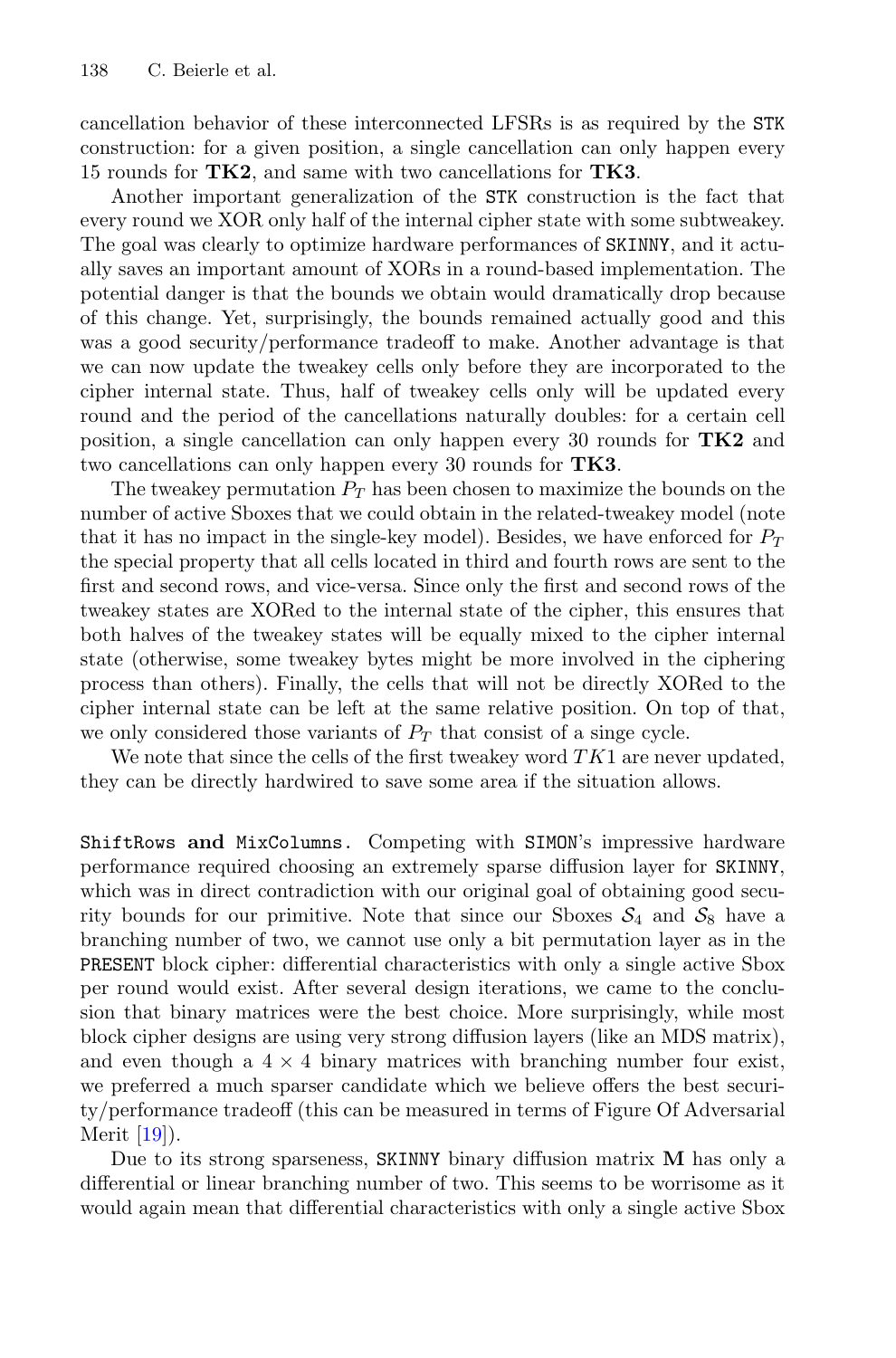per round would exist (it would be the same for PRESENT block cipher if its Sbox did not have branching number three, which is the reason of the relatively high cost of the PRESENT Sbox). However, we designed **M** such that when a branching two differential transition occurs, the next round will likely lead to a much higher branching number. Looking at **M**, the only way to meet branching two is to have an input difference in either the second or the fourth input only. This leads to an input difference in the first or third element for the next round, which then diffuses to many output elements. The differential characteristic with a single active Sbox per round is therefore impossible, and actually we will be able to prove at least 96 active Sboxes for 20 rounds. Thus, for the very cheap price of a differential branching two binary diffusion matrix, we are in fact getting a better security than expected when looking at the iteration of several rounds. The effect is the same with linear branching (for which we only need to look at the transpose of the inverse of **M**, i.e.  $(M^{-1})^{\top}$ .

We have considered all possibilites for **M** that can be implemented with at most three XOR operations and eventually kept the MixColumns matrices that, in combination with ShiftRows, guaranteed high diffusion and led to strong bounds on the minimal number of active Sboxes in the single-key model.

Note that another important criterion came into play regarding the choice of the diffusion layer of SKINNY: it is important that the key material impacts as fast as possible the cipher internal state. This is in particular a crucial point for SKINNY as only half of the state is mixed with some key material every round, and since there is no whitening keys. Besides, having a fast key diffusion will reduce the impact of meet-in-the-middle attacks. Once the two first rows of the state were arbitrarily chosen to receive the key material, given a certain subtweakey, we could check how many rounds were required (in both encryption and decryption directions) to ensure that the entire cipher state depends on this subtweakey. Our final choice of MixColumns is optimal: only a single round is required in both forward and backward directions to ensure this diffusion.

#### **3.3 Comparing Differential Bounds**

Our entire design has been crafted to allow good provable bounds on the minimal number of differential or linear active Sboxes, not only for the single-key model, but also in the related-key model (or more precisely the related-tweakey model in our case). We provide in Table [4](#page-17-0) a comparison of our bounds with the best known proven bounds for other lightweight block ciphers at the same security level (all the ciphers in the table use 4-bit Sboxes with a maximal differential probability of  $2^{-2}$ ). We give in Sect. [4](#page-19-0) more details on how the bounds of SKINNY were obtained.

First, we emphasize that most of the bounds we obtained for SKINNY are not tight, and we can hope for even higher minimal numbers of active Sboxes. This is not the case of LED or PRESENT for which the bounds are tight.

From the table, we can see that LED obtains better bounds for **SK**. Yet, the situation is inverted for **TK2**: due to a strong plateau effect in the **TK2** bounds of LED, it stays at 50 active Sboxes until Round 24, while SKINNY already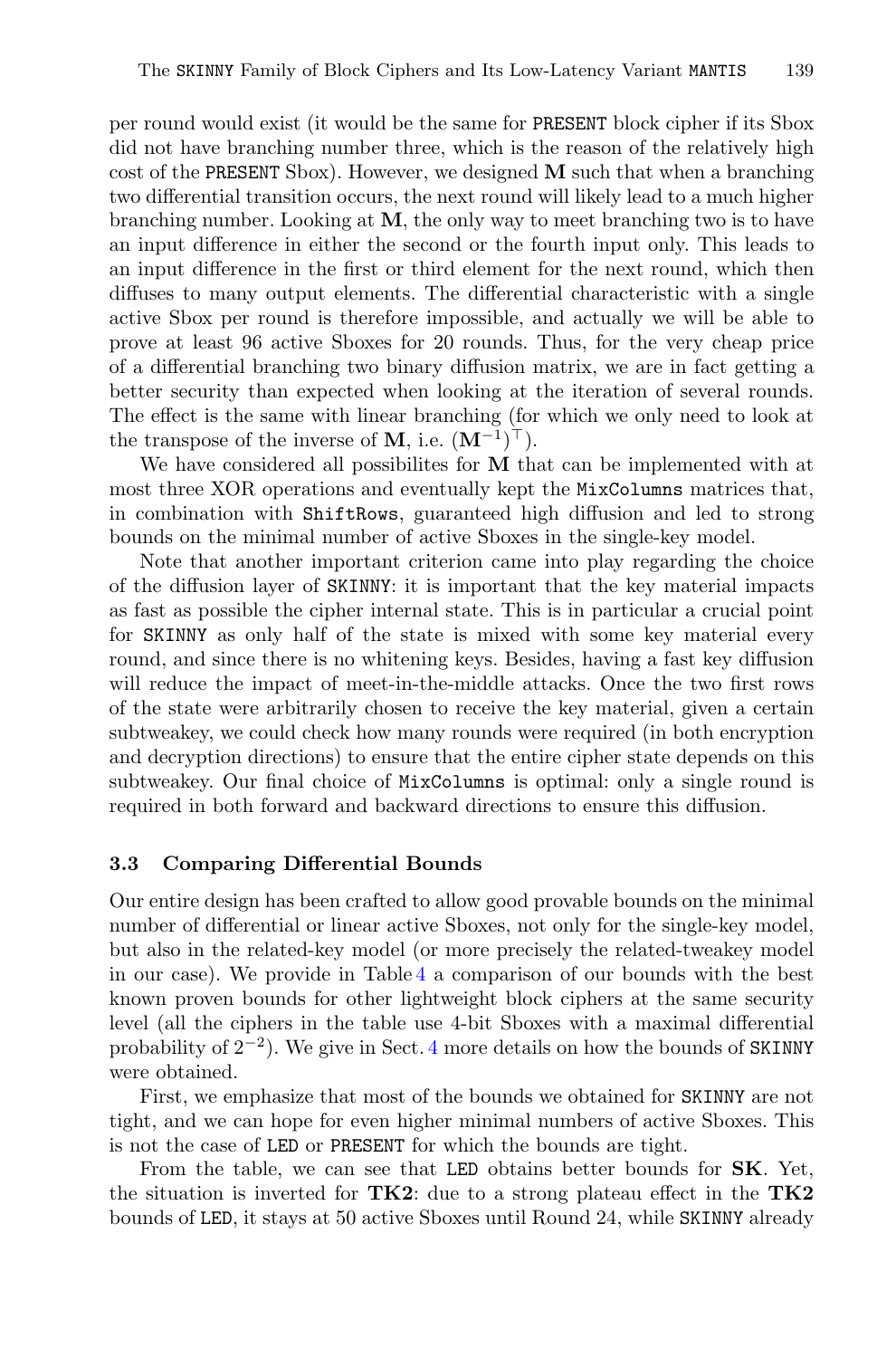<span id="page-17-0"></span>**Table 4.** Proved bounds on the minimal number of differential active Sboxes for SKINNY-64-128 and various lightweight 64-bit block 128-bit key ciphers. Model **SK** denotes the single-key scenario and model **TK2** denotes the related-tweakey scenario where differences can be inserted in both states *TK*1 and *TK*2.

| Cipher        | Model           |          | Rounds         |                |                |                          |                |          |                          |    |                          |    |    |    |                          |    |     |
|---------------|-----------------|----------|----------------|----------------|----------------|--------------------------|----------------|----------|--------------------------|----|--------------------------|----|----|----|--------------------------|----|-----|
|               |                 | 1        | $\overline{2}$ | 3              | $\overline{4}$ | 5                        | 6              | 7        | 8                        | 9  | 10                       | 11 | 12 | 13 | 14                       | 15 | 16  |
| <b>SKINNY</b> | SK              | 1        | $\overline{2}$ | 5              | 8              | 12                       | 16             | 26       | 36                       | 41 | 46                       | 51 | 55 | 58 | 61                       | 66 | 75  |
| $(36$ rounds) | TK <sub>2</sub> | $\Omega$ | $\Omega$       | $\Omega$       | $\Omega$       | 1                        | $\overline{2}$ | 3        | 6                        | 9  | 12                       | 16 | 21 | 25 | 31                       | 35 | 40  |
| LED           | SК              | 1        | 5              | 9              | 25             | 26                       | 30             | 34       | 50                       | 51 | 55                       | 59 | 75 | 76 | 80                       | 84 | 100 |
| $(48$ rounds) | TK <sub>2</sub> | $\Omega$ | $\Omega$       | $\Omega$       | $\Omega$       | $\theta$                 | $\Omega$       | $\Omega$ | $\Omega$                 | 1  | 5                        | 9  | 25 | 26 | 30                       | 34 | 50  |
| PICCOLO       | SК              | $\Omega$ | 5              | 9              | 14             | 18                       | 27             | 32       | 36                       | 41 | 45                       | 50 | 54 | 59 | 63                       | 68 | 72  |
| $(31$ rounds) | TK <sub>2</sub> | $\Omega$ | $\Omega$       | $\Omega$       | $\Omega$       | $\Omega$                 | $\Omega$       | $\Omega$ | $\overline{5}$           | 9  | 14                       | 18 | 18 | 23 | 27                       | 27 | 32  |
| MIDORI        | SK              | 1        | 3              | $\overline{7}$ | 16             | 23                       | 30             | 35       | 38                       | 41 | 50                       | 57 | 62 | 67 | 72                       | 75 | 84  |
| $(16$ rounds) | TK <sub>2</sub> | ۳        |                |                |                | $\overline{\phantom{0}}$ |                |          | -                        | ۰  |                          |    |    |    | $\overline{\phantom{0}}$ | -  |     |
| PRESENT       | SК              | ۰        | ۰              |                |                | 10                       | ۰              |          | ۰                        | ۰  | 20                       | ۰  |    | -  | -                        | 30 | ۰   |
| $(31$ rounds) | TK2             | ۰        | -              | -              | ۰              | -                        | -              | -        | $\overline{\phantom{0}}$ | -  | $\overline{\phantom{0}}$ | ۰  | -  | ۰  | ۰                        | -  | -   |
| TWINE         | SK              | $\Omega$ | 1              | $\overline{2}$ | 3              | $\overline{4}$           | 6              | 8        | 11                       | 14 | 18                       | 22 | 24 | 27 | 30                       | 32 |     |
| $(36$ rounds) | TK <sub>2</sub> | ۳        |                |                |                |                          |                |          |                          |    |                          |    |    |    |                          |    |     |

reaches 72 active Sboxes at Round 24. Besides, LED performance will be quite bad compared to SKINNY, due to its strong MDS diffusion layer and strong Sbox.

Regarding PICCOLO, the bounds<sup>[5](#page-17-1)</sup> are really similar to SKINNY for  $SK$  but worse for **TK2**. Yet, our round function is lighter (no use of a MDS layer), see Sect. [3.4.](#page-18-0)

No related-key bounds are known for MIDORI, PRESENT or TWINE. Besides, our **SK** bounds are better than PRESENT. Regarding MIDORI or TWINE in **SK**, while our bounds are slightly worse, we emphasize again that our round function is much lighter and thus will lead to much better performances.

Comparing differential bounds with SIMON is not as simple as with SPN ciphers. Yet, bounds on the best differential/linear characteristics for SIMON have been provided recently by  $[22]^{6}$  $[22]^{6}$  $[22]^{6}$  $[22]^{6}$ .

Assuming (very) pessimistically for SKINNY that a maximum differential transition probability of  $2^{-2}$  is always possible for each active Sbox in the differential paths with the smallest number of active Sboxes, we can directly obtain easy bounds on the best differential/linear characteristics for SKINNY. We provide in Table [5](#page-18-1) a comparison between SIMON and SKINNY versions for the proportion of total number of rounds needed to provide a sufficiently good differential characteristic probability bound according to the cipher block size. One can see that

<span id="page-17-1"></span><sup>&</sup>lt;sup>5</sup> We estimate the number of active Sboxes for PICCOLO to  $[4.5 \cdot N_f]$ , where  $N_f$  is the number of active *F*-functions taken from [\[31\]](#page-30-0).

<span id="page-17-2"></span><sup>6</sup> Their article initially contained results only for the smallest versions of SIMON, but the authors provided us updated results for all versions of SIMON.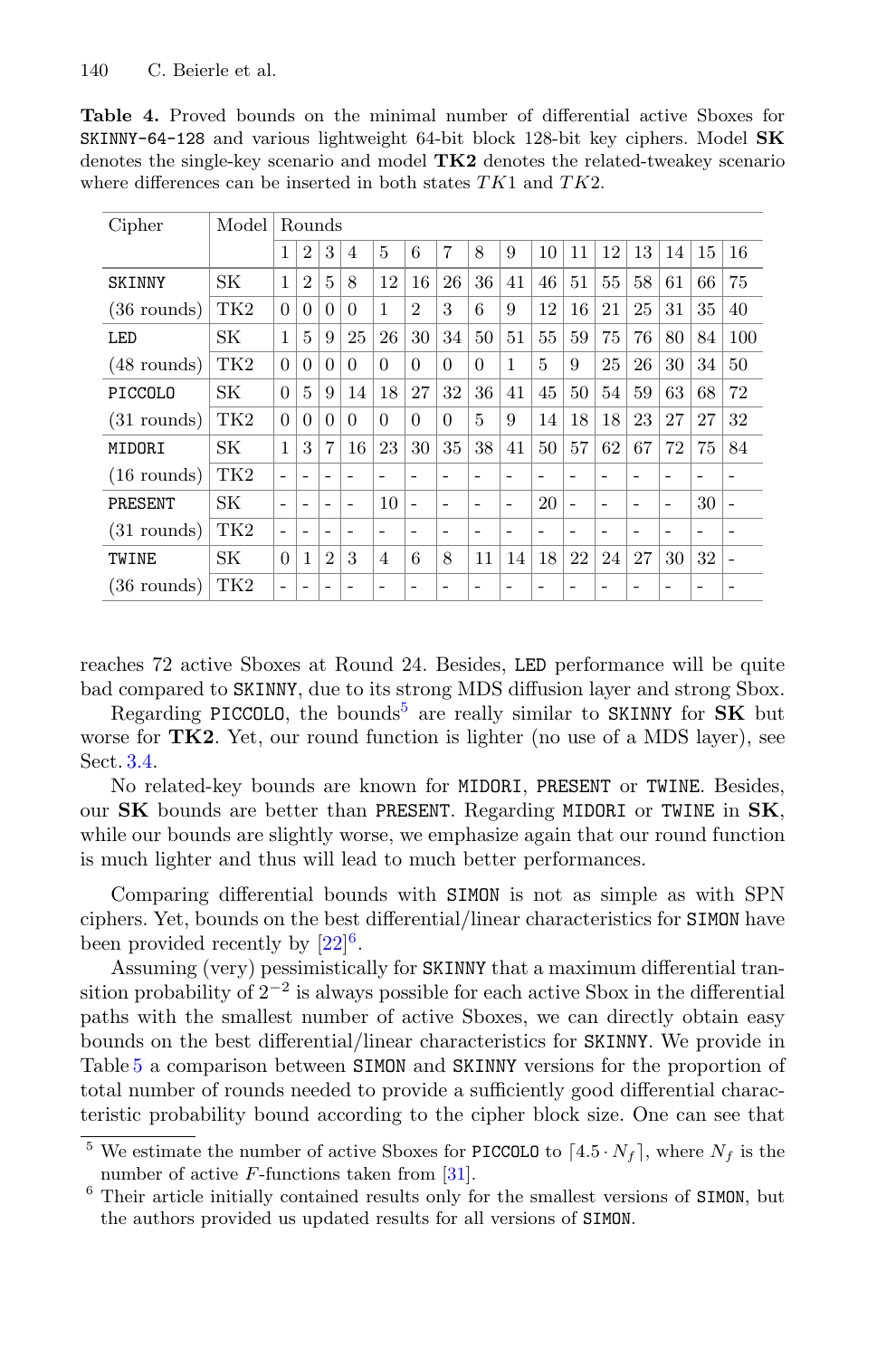SKINNY needs a much smaller proportion of its total number of rounds compared to SIMON to ensure enough confidence with regards to simple differential/linear attacks. Actually the related-key ratios of SKINNY are even smaller than singlekey ratios of SIMON (no related-key bounds are known as of today for SIMON).

<span id="page-18-1"></span>**Table 5.** Comparison between AES-128 and SIMON/SKINNY versions for the proportion of total number of rounds needed to provide a sufficiently good differential characteristic probability bound according to the cipher block size (i.e.  $\langle 2^{-64} \rangle$  for 64-bit block size and < 2<sup>-128</sup> for 128-bit block size). Results for **SIMON** are updated results taken from [\[22](#page-29-2)].

| Cipher         | Model          |                |
|----------------|----------------|----------------|
|                | Single-Key     | Related-Key    |
| SKINNY-64-128  | $8/36 = 0.22$  | $15/36 = 0.42$ |
| SIMON-64-128   | $19/44 = 0.43$ | $\cdot$ ?      |
| SKINNY-128-128 | $15/40 = 0.37$ | $19/40 = 0.47$ |
| SIMON-128-128  | $41/72 = 0.57$ | $\mathbf{r}$   |
| $AES-128$      | $4/10 = 0.40$  | $6/10 = 0.60$  |

Finally, in terms of diffusion, all versions of SKINNY achieve full diffusion after only 6 rounds (forwards or backwards), while SIMON versions with 64-bit block size requires 9 rounds, and even 13 rounds for SIMON versions with 128-bit block size [\[22\]](#page-29-2) (AES-128 reaches full diffusion after 2 of its 10 rounds). Again, the diffusion comparison according to the total number of rounds is at SKINNY's advantage.

#### <span id="page-18-0"></span>**3.4 Comparing Theoretical Performance**

After some minimal security guarantee, the second design goal of SKINNY was to minimize the total number of operations. We provide in Table  $6$  a comparison of the total number of operations per bit for SKINNY and for other lightweight block ciphers, as well as some quality grade regarding its ASIC area in a round-based implementation. We explain in the full version of this article how these numbers have been computed.

One can see from the Table [6](#page-19-1) that SIMON and SKINNY compare very favorably to other candidates, both in terms of number of operations and theoretical area grade for round-based implementations. This seems to confirm that when it comes to lightweight block ciphers, SIMON is probably the strongest competitor as of today. Besides, SKINNY has the best theoretical profile among all the candidates presented here, even better than SIMON for area. For speed efficiency, SKINNY outperforms SIMON when the key schedule is taken in account. This scenario is arguably the most important in practice: as remarked in [\[3](#page-28-0)], it is likely that lightweight devices will cipher very small messages and thus the back-end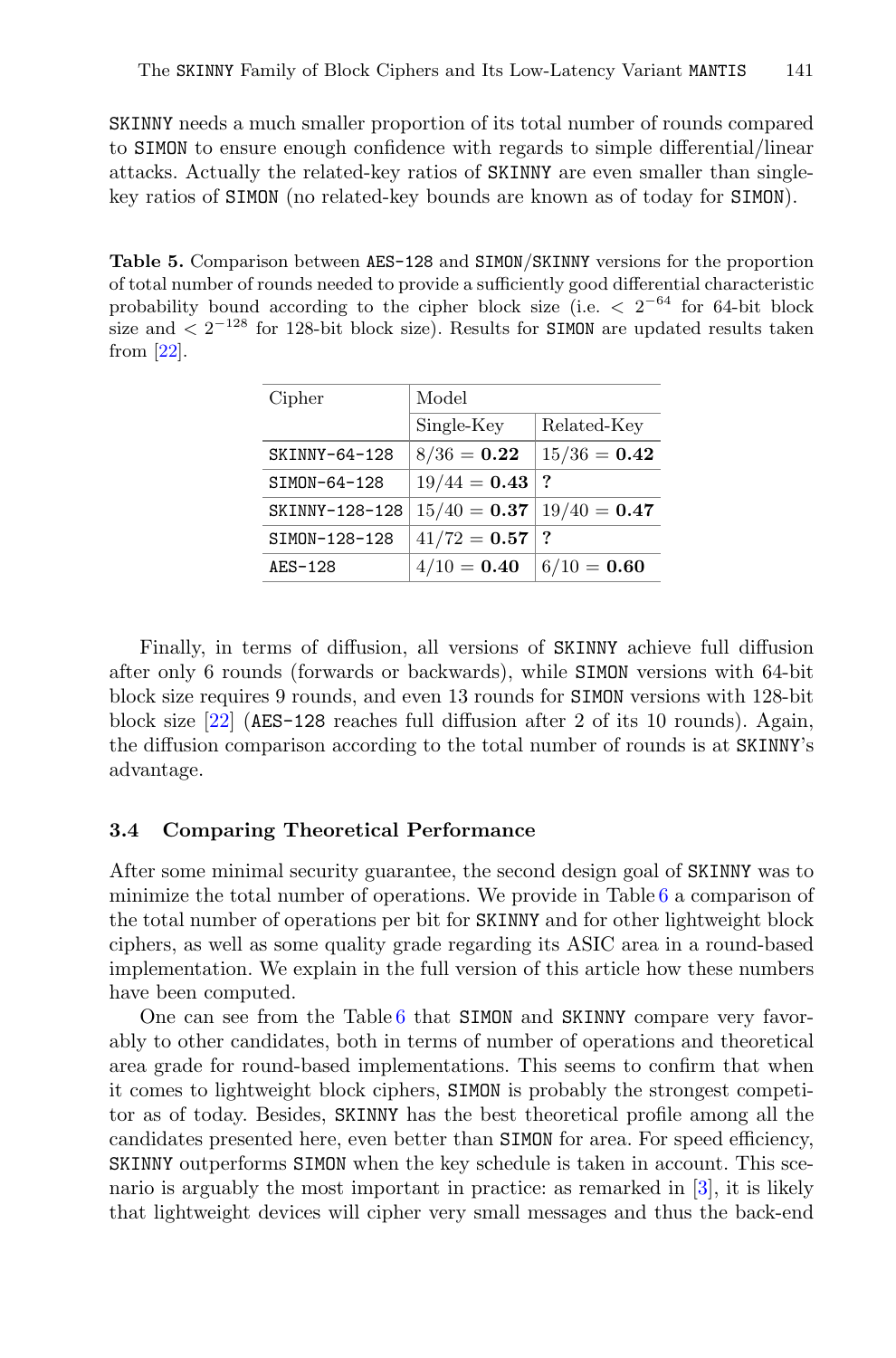servers communicating with millions of devices will probably have to recompute the key schedule for every small message received.

In addition to its smaller key size, we note that KATAN-64-80 [\[9](#page-29-1)] theoretical area grade is slightly biased here as one round of this cipher is extremely light and such a round-based implementation would actually look more like a serial implementation and will have a very low throughput (KATAN-64-80 has 254 rounds in total).

While Table [6](#page-19-1) is only a rough indication of the efficiency of the various designs, we observe that the ratio between the SIMON and SKINNY best software implementations, or the ratio between the smallest SIMON and SKINNY roundbased hardware implementations actually match the results from the table (see full version of the paper).

# <span id="page-19-0"></span>**4 Security Analysis**

In this section, we provide a short summary of the in-depth analysis we conducted on the security of the SKINNY family of block ciphers. All details are provided in the full version of this article. We emphasize that we do not claim any security

| Cipher        | $nb.$ of |                 | gate cost (per bit per round) |                 | nb. of op.         | nb. of op.         | round-based                |
|---------------|----------|-----------------|-------------------------------|-----------------|--------------------|--------------------|----------------------------|
|               | rds      | int. cipher     | key sch.                      | total           | $w/o$ key sch.     | $w$ /key sch.      | impl. area                 |
| SKINNY        | 36       | 1 N             |                               | 1 N             | $3.25 \times 36$   | $3.875 \times 36$  | $1 + 2.67 \times 2.875$    |
| $-64-128$     |          | $2.25\text{ X}$ | $0.625\text{ X}$              | 2.875 X         | $=117$             | $= 139.5$          | $= 8.68$                   |
| SIMON         | 44       | 0.5A            |                               | 0.5A            | $2 \times 44$      | $3.5 \times 44$    | $0.67 + 2.67 \times 3$     |
| $-64/128$     |          | $1.5\ X$        | $1.5\text{ X}$                | $3.0\text{ X}$  | $= 88$             | $= 154$            | $= 8.68$                   |
| PRESENT       | 31       | 1A              | $0.125$ A                     | 1.125A          | $4.75 \times 31$   | $5.22 \times 31$   | $1.5 + 2.67 \times 4.094$  |
| $-128$        |          | 3.75 X          | $0.344\ X$                    | 4.094 X         | $= 147.2$          | $= 161.8$          | $= 12.43$                  |
| PICCOLO       | 31       | 1 N             |                               | 1 N             | $5.25 \times 31$   | $5.25 \times 31$   | $1 + 2.67 \times 4.25$     |
| $-128$        |          | 4.25 X          |                               | $4.25\text{ X}$ | $= 162.75$         | $= 162.75$         | $= 12.35$                  |
| KATAN         | 254      | $0.047$ N       |                               | $0.047$ N       | $0.141 \times 254$ | $3.141 \times 254$ | $0.19 + 2.67 \times 3.094$ |
| $-64 - 80$    |          | $0.094$ X       | 3 X                           | 3.094 X         | $= 35.81$          | $= 797.8$          | $= 8.45$                   |
| <b>SKINNY</b> | 40       | 1 N             |                               | 1 N             | $3.25 \times 40$   | $3.25 \times 40$   | $1 + 2.67 \times 2.25$     |
| $-128-128$    |          | 2.25 X          |                               | 2.25 X          | $= 130$            | $= 130$            | $= 7.01$                   |
| SIMON         | 72       | 0.5A            |                               | 0.5A            | $2 \times 68$      | $3 \times 68$      | $0.67 + 2.67 \times 2.5$   |
| $-128/128$    |          | $1.5\ X$        | 1 X                           | $2.5\text{ X}$  | $= 136$            | $= 204$            | $= 7.34$                   |
| NOEKEON       | 16       | $0.5(A + N)$    | $0.5(A + N)$                  | $1(A + N)$      | $6.25 \times 16$   | $12.5 \times 16$   | $2.33 + 2.67 \times 10.5$  |
| $-128$        |          | 5.25 X          | 5.25 X                        | $10.5\text{ X}$ | $= 100$            | $= 200$            | $= 30.36$                  |
| AES           | 10       | $4.25\,A$       | $1.06\,A$                     | 5.31 A          | $20.25 \times 10$  | $24.81 \times 10$  | $7.06 + 2.67 \times 19.5$  |
| $-128$        |          | 16 X            | 3.5 X                         | 19.5 X          | $= 202.5$          | $= 248.1$          | $= 59.12$                  |
| <b>SKINNY</b> | 48       | $1\,$ N         |                               | 1 N             | $3.25 \times 48$   | $3.81 \times 48$   | $1 + 2.67 \times 2.81$     |
| $-128-256$    |          | $2.25\text{ X}$ | $0.56\,$ X                    | $2.81\,$ X      | $= 156$            | $= 183$            | $= 8.5$                    |
| SIMON         | 72       | 0.5A            |                               | 0.5A            | $2 \times 72$      | $3.5 \times 72$    | $0.67 + 2.67 \times 3$     |
| $-128/256$    |          | $1.5\text{ X}$  | $1.5\ X$                      | 3.0 X           | $= 144$            | $= 252$            | $= 8.68$                   |
| AES           | 14       | 4.25 A          | 2.12A                         | 6.37 A          | $20.25 \times 14$  | $29.37 \times 14$  | $8.47 + 2.67 \times 23$    |
| $-256$        |          | 16 X            | 7 X                           | 23 X            | $= 283.5$          | $= 411.2$          | $= 69.88$                  |

<span id="page-19-1"></span>**Table 6.** Total number of operations and theoretical performance of SKINNY and various lightweight block ciphers. N denotes a NOR gate, A denotes a AND gate, X denotes a XOR gate.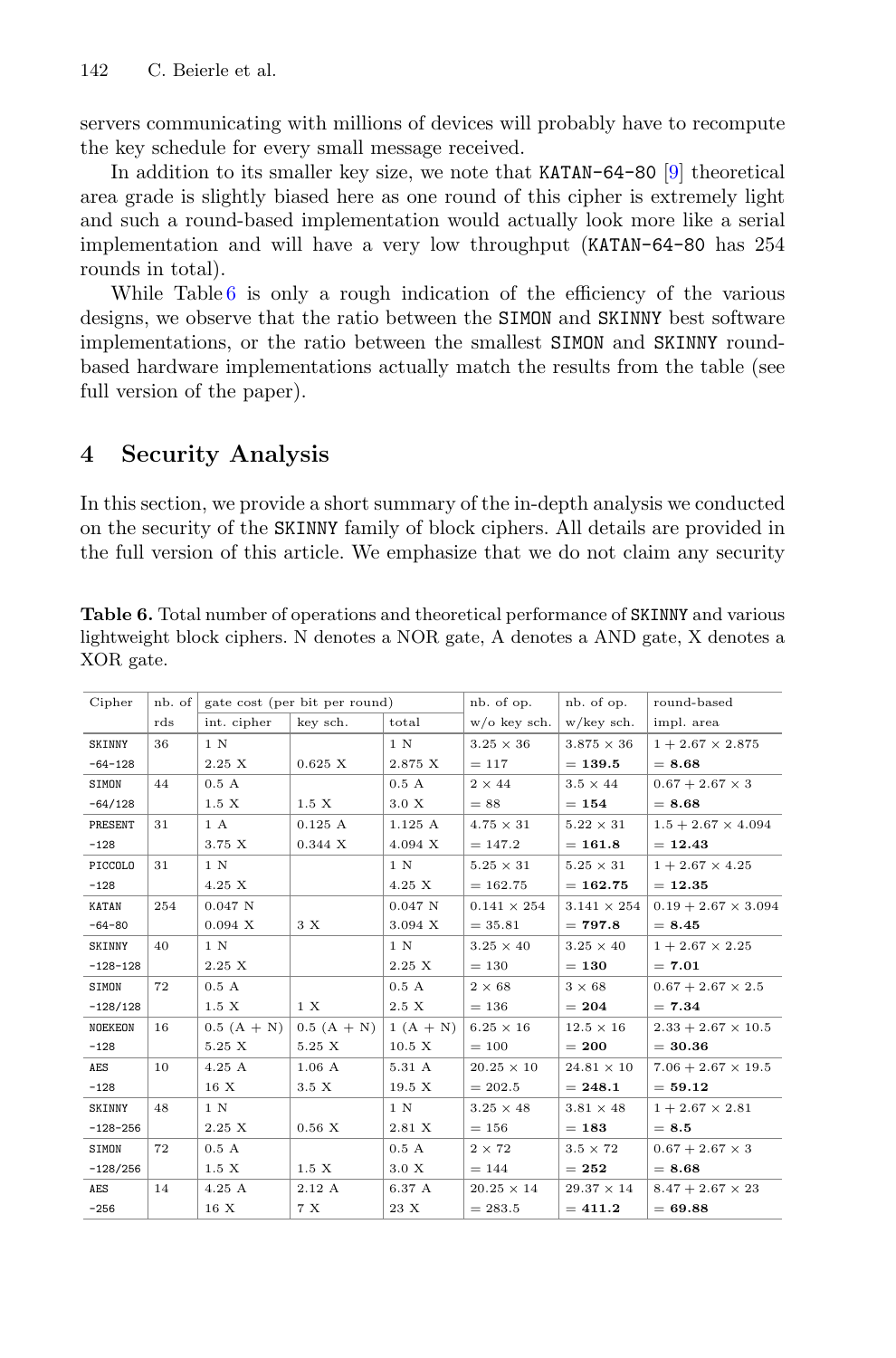in the chosen-key or known-key model, but we *do* claim security in the relatedkey model. Moreover, we chose not to use any constant to differentiate between different block sizes or tweakey sizes versions of SKINNY, as we believe such a separation should be done at the protocol level, for example by deriving different keys (note that, if needed, this can easily be done by encoding these sizes and use them as fixed extra constant material every round).

#### **4.1 Differential/Linear Cryptanalysis**

In order to argue for the resistance of SKINNY against differential and linear attacks, we computed lower bounds on the minimal number of active Sboxes, both in the single-key and related-tweakey model. We recall that, in a differential (resp. linear) characteristic, an Sbox is called *active* if it contains a non-zero input difference (resp. input mask). In contrast to the single-key model, where the round tweakeys are constant and thus do not influence the activity pattern, an attacker is allowed to introduce differences (resp. masks) within the tweakey state in the related-tweakey model. For that, we considered the three cases of choosing input differences in **TK1** only, both **TK1** and **TK2**, and in all of the tweakey states **TK1**, **TK2** and **TK3**, respectively. Table [7](#page-20-0) presents lower bounds on the number of differential active Sboxes for 16 up to 30 rounds. For computing these bounds, we generated a Mixed-Integer Linear Programming model following the approach explained in [\[25](#page-29-13)[,32\]](#page-30-6).

<span id="page-20-0"></span>**Table 7.** Lowerbounds on the number of active Sboxes in SKINNY for large number of rounds. Note that the bounds on the number of linear active Sboxes in the single-key model are also valid in the related-tweakey model. In case the MILP optimization was too long, we provide upper bounds between parentheses.

| Model           | 16 | 17 | 18 | 19 | 20 | 21  | 22  | 23    | 24    | 25    | 26    | 27    | 28    | 29    | 30    |
|-----------------|----|----|----|----|----|-----|-----|-------|-------|-------|-------|-------|-------|-------|-------|
| SK              | 75 | 82 | 88 | 92 | 96 | 102 | 108 | (114) | (116) | (124) | (132) | (138) | (136) | (148) | (158) |
| TK1             | 54 | 59 | 62 | 66 | 70 | 75  | 79  | 83    | 85    | 88    | 95    | 102   | (108) | (112) | (120) |
| TK <sub>2</sub> | 40 | 43 | 47 | 52 | 57 | 59  | 64  | 67    | 72    | 75    | 82    | 85    | 88    | 92    | 96    |
| TK3             | 27 | 31 | 35 | 43 | 45 | 48  | 51  | 55    | 58    | 60    | 65    | 72    | 77    | 81    | 85    |
| SK Lin          | 70 | 76 | 80 | 85 | 90 | 96  | 102 | 107   | (110) | (118) | (122) | (128) | (136) | (141) | (143) |

For lower bounding the number of linear active Sboxes, we used the same approach. For that, we considered the inverse of the transposed linear transformation  $M<sup>T</sup>$ . However, for the linear case, we only considered the single-key model. As it is described in [\[23\]](#page-29-14), there is no cancellation of active Sboxes in linear characteristics. Thus, the bounds for **SK** give valid bounds also for the case where the attacker is allowed to not only control the message but also the tweakey input.

The above bounds are for single characteristic, thus it will be interesting to take a look at differentials and linear hulls. Being a rather complex task, we leave this as future work.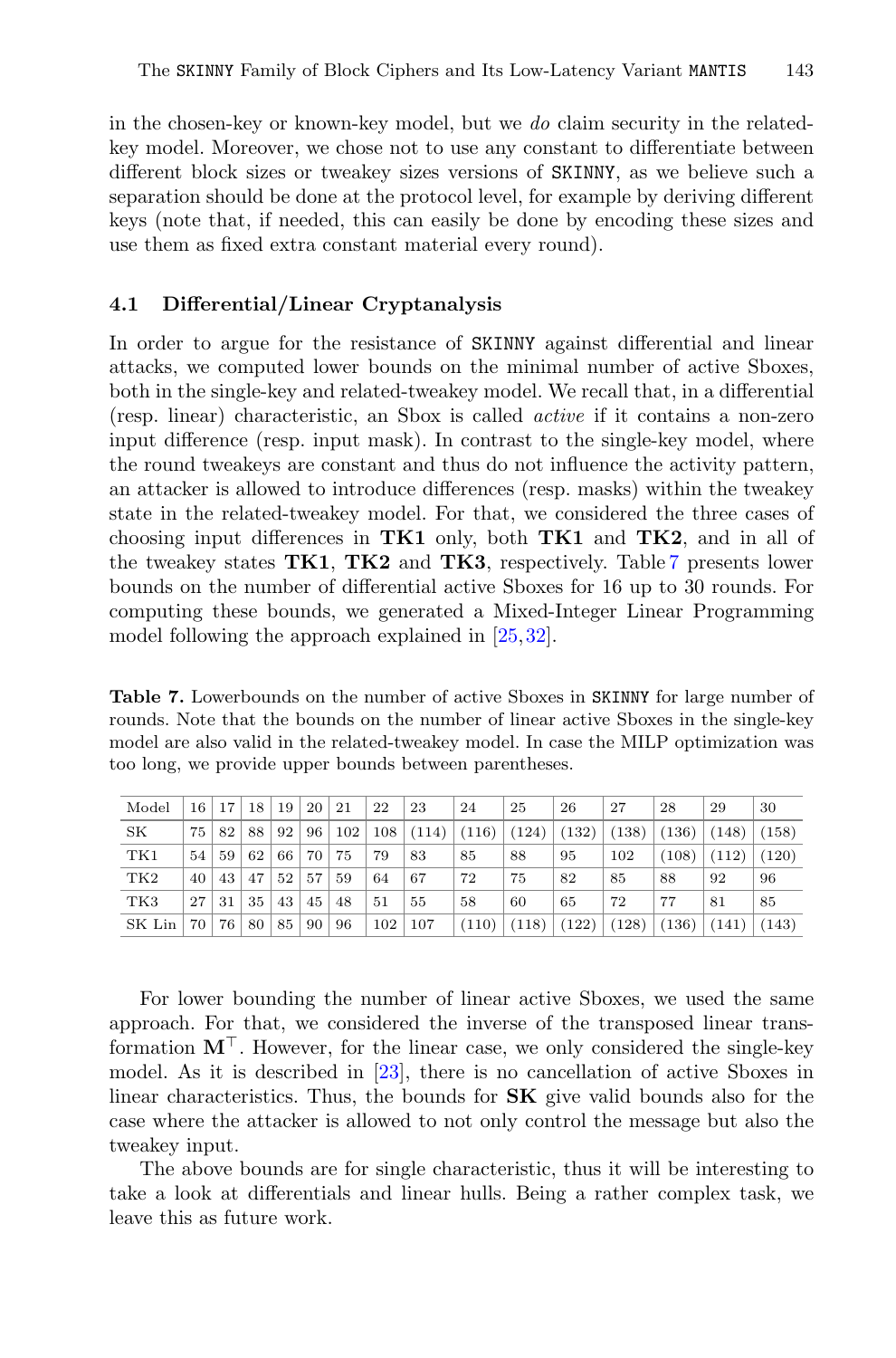# **4.2 Further Cryptanalysis**

**Meet-in-the-Middle Attacks.** Meet-in-the-middle attacks have been applied to block ciphers, e.g.  $[6,11]$  $[6,11]$  $[6,11]$ . From its application to the SPN structure  $[30]$ , the number of attacked rounds can be evaluated by considering the maximum length of three features, partial-matching, initial structure and splice-and-cut. We conclude that meet-in-the-middle attack may work up to at most 22 rounds, so that 32+ rounds of SKINNY-64 provides a reasonable margin.

**Remarks on Biclique Cryptanalysis.** Biclique cryptanalysis improves the complexity of exhaustive search by computing only a part of encryption algorithm. The improved factor is often evaluated by the ratio of the number of Sboxes involved in the partial computation to all Sboxes in the cipher. The improved factor can be relatively big when the number of rounds in the cipher is small, which is not the case in SKINNY. We do not think improving exhaustive search by a small factor will turn into serious vulnerability in future. Therefore, SKINNY is not designed to resist biclique cryptanalysis with small improvement.

**Impossible Differential Attacks.** Impossible differential attack [\[4\]](#page-28-6) finds two internal state differences  $\Delta$  and  $\Delta'$  such that  $\Delta$  is never propagated to  $\Delta'$ . The attacker then finds many plaintext/ciphertext pairs and tweakey values leading to  $(\Delta, \Delta')$ . Those tweakey values are wrong values, thus tweakey space can be reduced.

We found that the longest impossible differential characteristics reach 11 rounds and there are 16 such characteristics in total. While several rounds can be appended to turn this into a key-recovery attack, the number of rounds for SKINNY provide a sound security margin.

**Integral Attacks.** Integral attack [\[12,](#page-29-16)[21\]](#page-29-17) prepares a set of plaintexts so that particular cells can contain all the values in the set and the other cells are fixed to a constant value. Then properties of the multiset of internal state values after encrypting several rounds are considered. The integral distinguisher in the best attack we found covers 10 rounds that can be turned into a key-recovery attack on 14 rounds. The division property could be used to slightly extend those results. Again, given the number of rounds for SKINNY, integral attacks do not seem to be a threat for the security of the cipher.

<span id="page-21-0"></span>**Slide Attacks.** In SKINNY, the distinction between the rounds of the cipher is ensured by the AddConstants operation and thus the straightforward slide attacks cannot be applied. We consider possible variants (in the full version of the paper), but we could not turn any of those into a valid attack.

<span id="page-21-1"></span>**Subspace Cryptanalysis.** Invariant subspace cryptanalysis makes use of affine subspaces that are invariant under the round function. Given that SKINNY has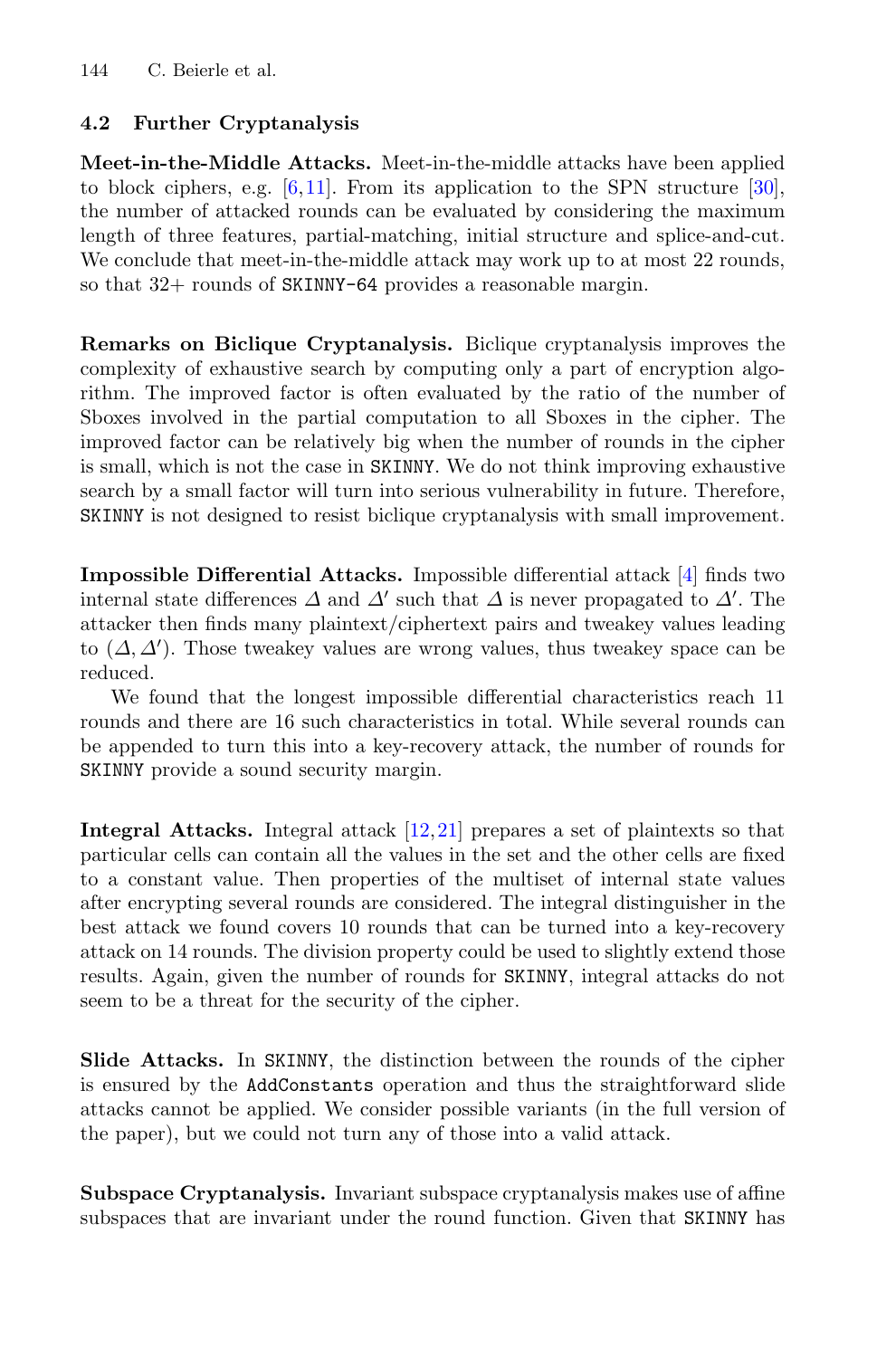a non-trivial key-scheduling, this technique does not seem well suited to launch an attack.

**Algebraic Attacks.** We detail in the full version of our paper why, not surprisingly, algebraic attacks do not threaten SKINNY.

### <span id="page-22-0"></span>**5 Implementations, Performance and Comparison**

We provide a complete study of SKINNY performance on various platforms (software, ASIC, FPGA, micro-controllers, ...) in the full version of the paper. Yet, we describe here our results regarding ASIC round-based implementations since it represents our top performance criterion.

We used Synopsys DesignCompiler version A-2007.12-SP1 to synthesize the designs considering UMCL18G212T3 [\[35\]](#page-30-5) standard cell library, which is based on the UMC L180 0.18 $\mu$ m 1P6M logic process with a typical voltage of 1.8 V. For the synthesis, we advised the compiler to keep the hierarchy and use a clock frequency of 100 KHz, which allows a fair comparison with the benchmark of other block ciphers reported in literature.

In a first step, we designed round-based implementations for all SKINNY variants providing a good trade-off between performance and area. All implementations compute a single round of SKINNY within a clock cycle. Besides, our designs take advantage of dedicated scan flip-flops rather than using simple flipflops and additional multiplexers placed in front in order to hold round states and keys. Note that this approach leads to savings of 1 GE per bit to be stored. In order to allow a better and fairer comparison, we provide both throughput at a maximally achievable frequency and throughput at a frequency of 100 KHz.

Table [8](#page-23-0) briefly summarizes the results of the round-based architectures of all SKINNY variants and compares it to other round-based implementations of lightweight ciphers taken from the literature. In particular, SKINNY-64-128 offers the smallest area footprint compared to other lightweight ciphers providing the same security level. Note, that even SIMON-64-128 implemented in a round-based fashion cannot compete with our design in terms of both area and throughput.

### <span id="page-22-1"></span>**6 The Low-Latency Tweakable Block Cipher** MANTIS

In this section, we present a tweakable block cipher design which is optimized for low-latency implementations.

The low-latency block cipher PRINCE already provides a very good starting point for a low-latency design. Its round function basically follows the AES structure, with the exception of using a MixColumns-like mapping with branch number 4 instead of 5. The main difference between PRINCE and AES (and actually all other ciphers) is that the design is symmetric around a linear layer in the middle. This allows to realize what was coined  $\alpha$ -reflection: the decryption for a key K corresponds (basically) to encryption with a key  $K \oplus \alpha$  where  $\alpha$  is a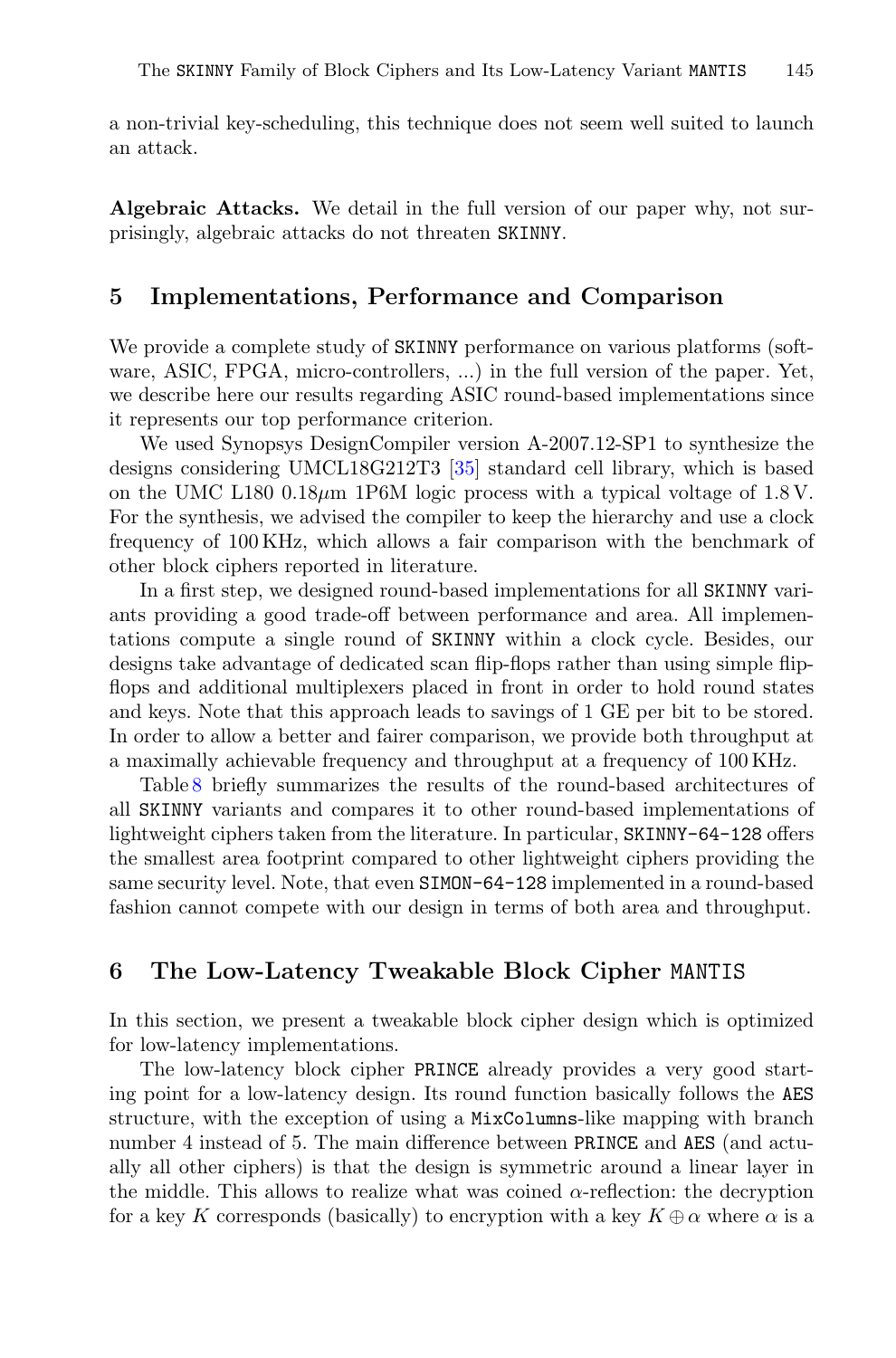|                | Area           | Delay             | Clock  | Throughput           | Ref.                         |                              |
|----------------|----------------|-------------------|--------|----------------------|------------------------------|------------------------------|
|                |                |                   | Cycles | $@100\,\mathrm{KHz}$ | <b>@maximum</b>              |                              |
|                | GЕ             | ns                | #      | KBit/s               | MBit/s                       |                              |
| SKINNY-64-64   | 1223           | 1.77              | 32     | 200.00               | 1130.00                      | <b>New</b>                   |
| SKINNY-64-128  | 1696           | 1.87              | 36     | 177.78               | 951.11                       | <b>New</b>                   |
| SKINNY-64-192  | 2183           | 2.02              | 40     | 160.00               | 792.00                       | <b>New</b>                   |
| SKINNY-128-128 | 2391           | 2.89              | 40     | 320.00               | 1107.20                      | <b>New</b>                   |
| SKINNY-128-256 | 3312           | 2.89              | 48     | 266.67               | 922.67                       | <b>New</b>                   |
| SKINNY-128-384 | 4268           | 2.89              | 56     | 228.57               | 790.86                       | <b>New</b>                   |
| SIMON-64-128   | 1751           | 1.60              | 46     | 145.45               | 870.00                       | $\left 2\right $             |
| SIMON-128-128  | 2342           | 1.60              | 70     | 188.24               | 1145.00                      | $\left\lceil 2 \right\rceil$ |
| SIMON-128-256  | 3419           | 1.60              | 74     | 177.78               | 1081.00                      | $\left\lceil 2 \right\rceil$ |
| LED-64-64      | 2695           | $\qquad \qquad -$ | 32     | 198.90               | $\qquad \qquad \blacksquare$ | $\vert 15 \vert$             |
| LED-64-128     | 3036           | ۰                 | 48     | 133.00               | -                            | $\vert 15 \vert$             |
| PRESENT-64-128 | 1884           | ۰                 | 32     | 200.00               | $\qquad \qquad -$            | $\vert 5 \vert$              |
| PICCOLO-64-128 | $1773^{\circ}$ |                   | 33     | 193.94               | -                            | 31                           |

<span id="page-23-0"></span>**Table 8.** Round-based implementations of SKINNY-64 and SKINNY-128.

<sup>a</sup>This number includes 576 GE for key storage that is not considered in the original work.

fixed constant. Turning PRINCE into a tweakable block cipher is (conceptually) well understood when using e.g. the TWEAKEY framework [\[17](#page-29-8)]. First, define a tweakey-schedule and than simply increase the number of rounds until one can ensure that the cipher is secure against related-tweak attacks.

However, the problem is that the latency of a cipher is directly related to the number of rounds. Thus, it is crucial to find a design, i.e. a round function and a tweak-scheduling, that ensures security already with a minimal number of rounds. Here, components of the recently proposed block ciphers MIDORI [\[1](#page-28-4)] turn out to be very beneficial. In MIDORI, again an AES-like design, one of the key observations was that changing ShiftRows into a more general permutation allows to significantly improve upon the number of active Sboxes (in the single key model) while keeping a MixColumns-like layer with branch number 4 only. On top, the designers of MIDORI designed a 4-bit Sbox that was optimized with respect to circuit-depth. This directly leads to an improved version of PRINCE itself: replace the PRINCE round function by the MIDORI-round function while keeping the entire design symmetric around the middle to keep the  $\alpha$ -reflection property. This simple change would result in a cipher with improved latency and improved security (i.e. number of active Sboxes) compared to PRINCE. It is actually exactly this PRINCE-like MIDORI that we use as a starting point for designing the low-latency block cipher MANTIS. The final step in the design of MANTIS was to find a suitable tweak-scheduling that would ensure a high number of active Sboxes not only in the single-key setting, but also in the setting where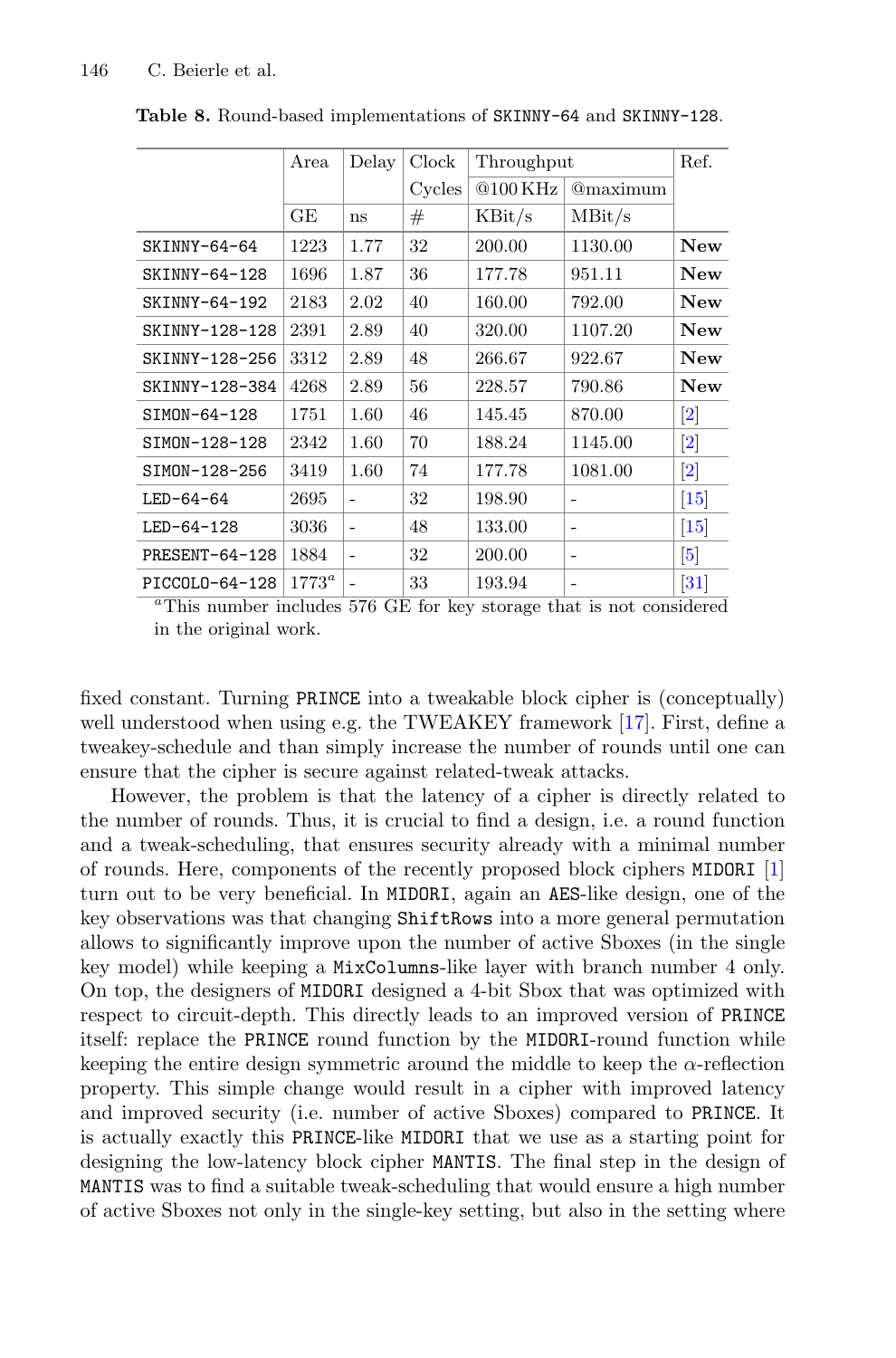the attacker can control the difference in the tweak. Using, again, the MILP approach, we are able to demonstrate that a slight increase in the number of rounds (from 12 to 14) is already sufficient to ensure the resistance of MANTIS to differential (and linear) attacks in the related-tweak setting. Note that MANTIS is certainly not secure in the related-key model, as there always exist a probability one distinguisher caused by the  $\alpha$ -reflection property.

MANTIS<sub>r</sub> has a 64-bit block length and works with a 128-bit key and 64-bit tweak. The parameter r specifies the number of rounds of one half of the cipher. The overall design is illustrated in Fig. [5.](#page-24-0)



<span id="page-24-0"></span>Fig. 5. Illustration of MANTIS<sub>6</sub>.

We acknowledge the contribution of Roberto Avanzi to the design of MANTIS. He first suggested us to combine PRINCE with the TWEAKEY framework, and also to modify the latter by permuting the tweak independently from the key, in order to save on the Galois multiplications of the tweak cells. He then brainstormed with us on early versions of the design.

### **6.1 Description of the Cipher**

MANTIS<sub>r</sub> is based on the FX-construction [\[20\]](#page-29-18) and thus applies whitening keys before and after applying its core components. The 128-bit key is first split into  $k = k_0 || k_1$  with 64-bit subkeys  $k_0, k_1$ . Then,  $(k_0 || k_1)$  is extended to the 192 bit key

$$
(k_0 || k'_0 || k_1) := (k_0 || (k_0 \gg 1) \oplus (k_0 \gg 63) || k_1),
$$

and  $k_0, k'_0$  are used as whitening keys in an FX-construction. The subkey  $k_1$  is used as the round key for all of the  $2r$  rounds of MANTIS<sub>r</sub>. We decided to stick with the FX construction for simplicity, even so other options as described in [\[8\]](#page-29-19).

**Initialization.** The cipher receives a plaintext  $m = m_0 ||m_1|| \cdots ||m_{14}|| m_{15}$ , where the  $m_i$  are 4-bit cells. The initialization of the cipher's internal state is performed by setting  $IS_i = m_i$  for  $0 \le i \le 15$ .

The cipher also receives a tweak input  $T = t_0 ||t_1|| \cdots ||t_{15}$ , where the  $t_i$  are 4-bit cells. The initialization of the cipher's tweak state is performed by setting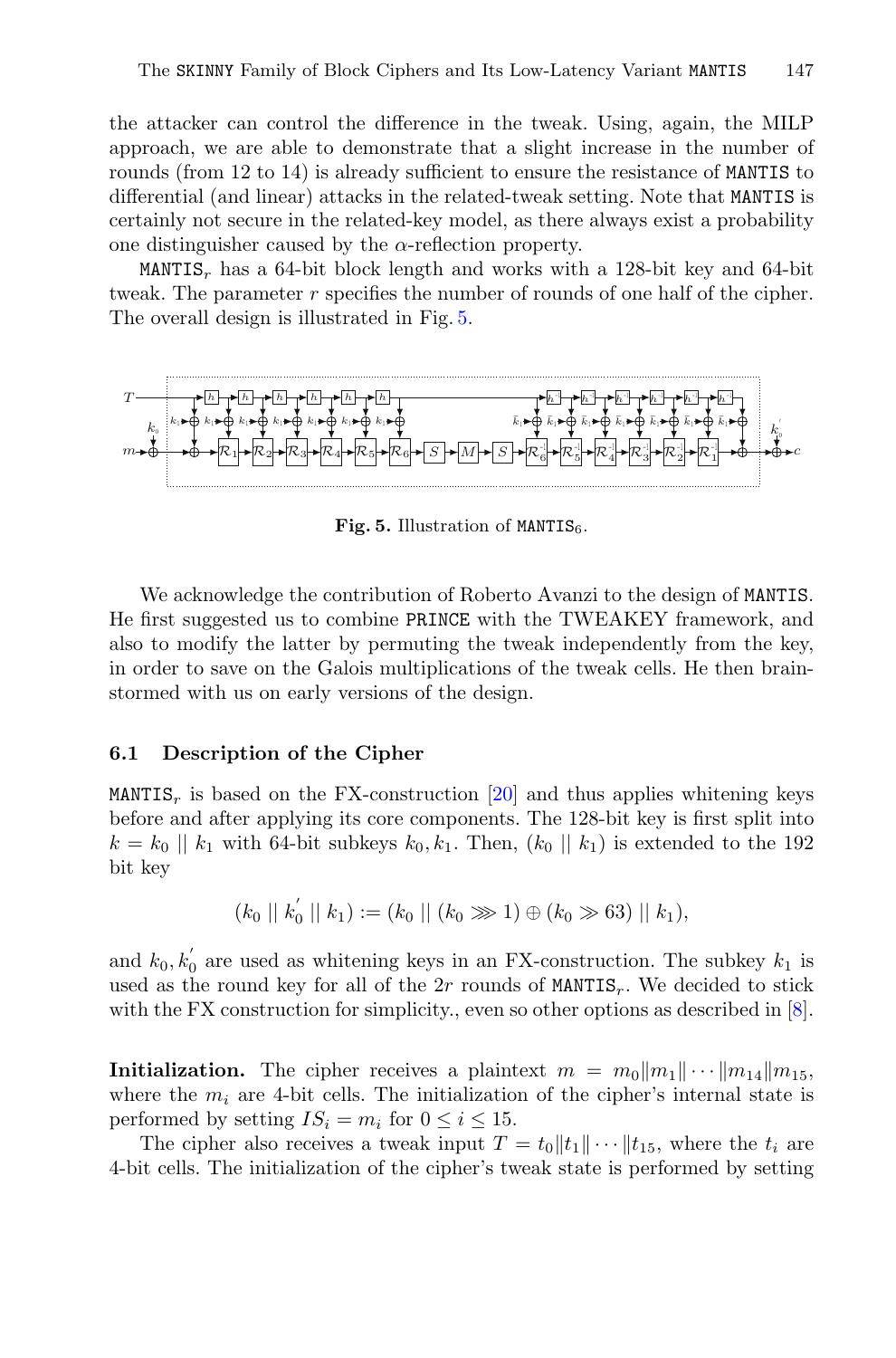$T_i = t_i$  for  $0 \leq i \leq 15$ . Thus,

$$
IS = \begin{bmatrix} m_0 & m_1 & m_2 & m_3 \\ m_4 & m_5 & m_6 & m_7 \\ m_8 & m_9 & m_{10} & m_{11} \\ m_{12} & m_{13} & m_{14} & m_{15} \end{bmatrix} \qquad T = \begin{bmatrix} t_0 & t_1 & t_2 & t_3 \\ t_4 & t_5 & t_6 & t_7 \\ t_8 & t_9 & t_{10} & t_{11} \\ t_{12} & t_{13} & t_{14} & t_{15} \end{bmatrix}
$$

**The Round Function.** One round  $\mathcal{R}_i(\cdot, t_k)$  of MANTIS<sub>r</sub> operates on the cipher internal state depending on the round tweakey  $tk$  as

MixColumns  $\circ$  PermuteCells  $\circ$  AddTweakey $_{tk}$   $\circ$  AddConstant<sub>i</sub>  $\circ$  SubCells.

In the following, we describe the components of the round function.

- SubCells. The involutory MIDORI Sbox  $Sb_0$  is applied to every cell of the internal state. Using the MIDORI Sbox is beneficial as this Sbox is especially optimized for small area and low circuit depth.
- AddConstant. In the *i*-th round, the round constant  $RC_i$  is XORed to the internal state. The round constants are generated in a similar way as for PRINCE, that is we used the first digits of  $\pi$  to generate those constants (actually the very first digits correspond to  $\alpha$  defined below). The round constants can be found in the full version of the paper. Note that, in contrast to PRINCE, the constants are added row-wise instead of column-wise.
- AddRoundTweakey. In round  $\mathcal{R}_i$ , the (full) round tweakey state  $h^i(T) \oplus k_1$  is XORed to the cipher internal state. In the i-th inverse round  $\mathcal{R}_i^{-1}$ , the tweakey state  $h^{i}(T) \oplus \bar{k}_1 := h^{i}(T) \oplus k_1 \oplus \alpha$  with  $\alpha = 0$ x243f6a8885a308d3 is XORed to the internal state. Note that this  $\alpha$ , as the round constants, is chosen as the first digits of  $\pi$ . Thereby, it is  $h(T) = t_{h(0)} || t_{h(1)} \cdot || t_{h(15)}$ , where the tweak permutation  $h$  is defined as

 $h = [6, 5, 14, 15, 0, 1, 2, 3, 7, 12, 13, 4, 8, 9, 10, 11].$ 

PermuteCells. The cells of the internal state are permuted according to the MIDORI permutation

$$
P = [0, 11, 6, 13, 10, 1, 12, 7, 5, 14, 3, 8, 15, 4, 9, 2].
$$

Note that the MIDORI permutation ensures a higher number of active Sboxes compared to the choice made in PRINCE.

MixColumns. Each column of the cipher internal state array is multiplied by the binary matrix used in MIDORI.

**Encryption.** In the following, we define  $H_r$  as the application of r rounds  $\mathcal{R}_i$ and one additional SubCells layer. Similarly, we define  $H_r^{-1}$  as the application on one inverse SubCells layer plus  $r$  inverse rounds. Thus,

$$
H_r(\cdot, T, k_1) = \text{SubCells} \circ \mathcal{R}_r(\cdot, h^r(T) \oplus k_1) \circ \cdots \circ \mathcal{R}_1(\cdot, h(T) \oplus k_1)
$$
  

$$
H_r^{-1}(\cdot, T, \bar{k}_1) = \mathcal{R}_1^{-1}(\cdot, h(T) \oplus \bar{k}_1) \circ \cdots \circ \mathcal{R}_r^{-1}(\cdot, h^r(T) \oplus \bar{k}_1) \circ \text{SubCells.}
$$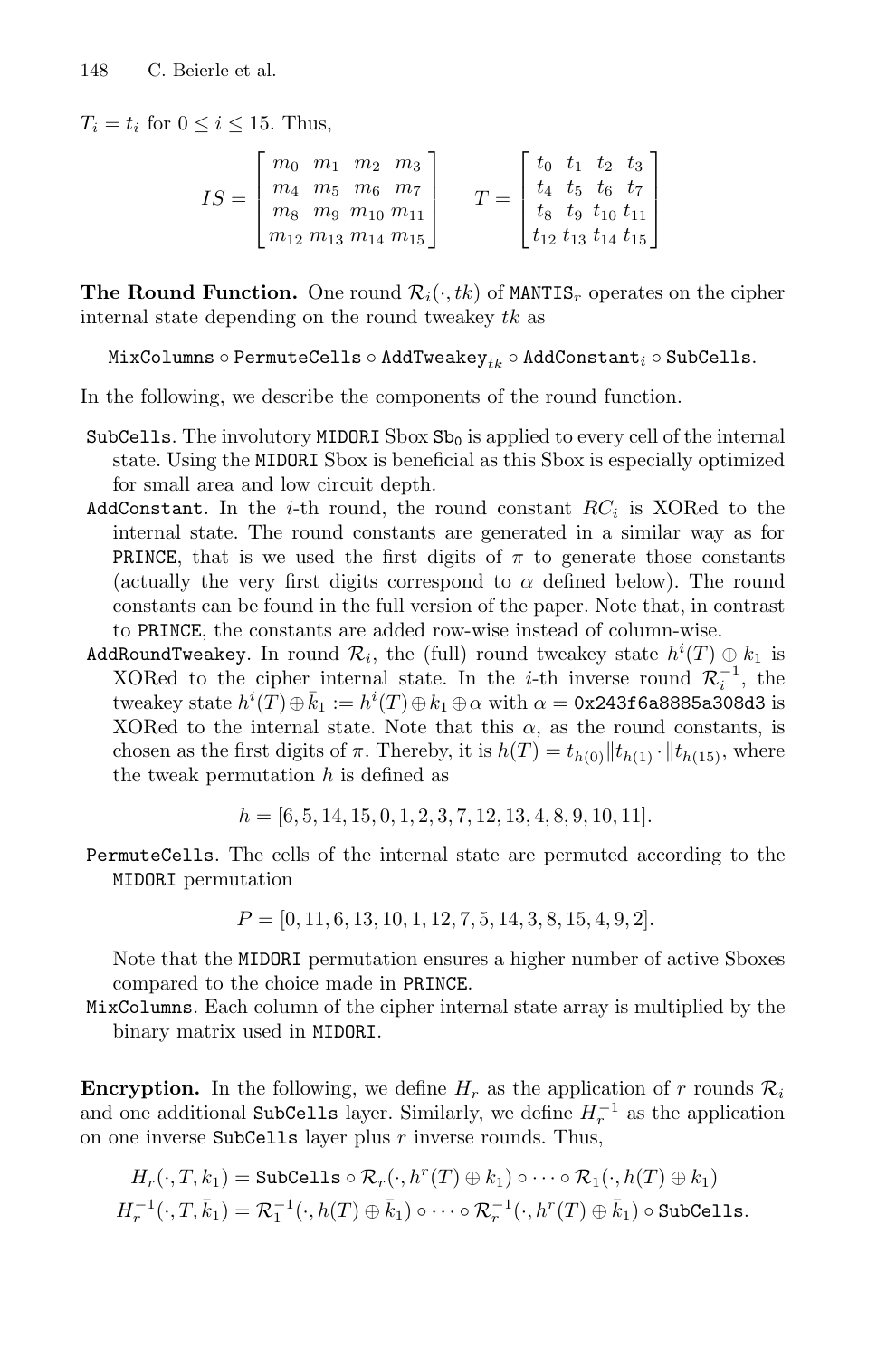With this notation, it is

$$
\begin{aligned} \mathbf{Enc}_{(k_0,k'_0,k_1)}(\cdot,T) &= \mathtt{AddTweakey}_{k'_0\oplus k_1\oplus \alpha\oplus T} \circ H_r^{-1}(\cdot,T,k_1\oplus \alpha) \\ &\quad \circ \mathtt{MixColumns} \circ H_r(\cdot,T,k_1) \circ \mathtt{AddTweakey}_{k_0\oplus k_1\oplus T} \end{aligned}
$$

**Decryption.** It is  $\text{Enc}_{(k_0, k'_0, k_1)}(\cdot, T) = \text{Enc}_{(k'_0, k_0, k_1 \oplus \alpha)}(\cdot, T)$  because of the  $\alpha$ reflection property.

### **6.2 Design Rationale**

The goal was to design a cipher which is competitive to PRINCE in terms of latency with the advantage of being tweakable. In contrast to SKINNY, we distinguish between tweak and key input. In particular, we allow an attacker to control the tweak but not the key. Thus, similar to PRINCE, we do not claim related-key security. In order to reach this goal, again, several components are borrowed from already existing ciphers. In the following, we present the reasons for our design. Note that, as we aim for an efficient unrolled implementation, one is not restricted to a classical round-iterated design.

 $\alpha$ -Reflection Property. MANTIS<sub>r</sub> is designed as a reflection cipher such that encryption under a key  $k$  equals decryption under a related key. This significantly reduces the implementation overhead for decryption. Therefore, the parameter r denotes only half the number of rounds, as the second half of the cipher is basically the inverse of the first half. It is advantageous that the diffusion matrix **M** is involutory since we need the middle part of the cipher to be an involution. Unlike in the description of PRINCE, we use the same round constant for the inverse  $\mathcal{R}_i^{-1}$  of the *i*-th round and apply the addition of  $\alpha$  to the round key  $k_1$ .

**The Choice of the Diffusion Layer.** To achieve low latency in an unrolled implementation, one is limited in the number rounds to be applied. Therefore, one has to achieve very fast diffusion while guaranteeing a high number of active Sboxes. To reach these requirements, we adopted the linear layer of MIDORI. It provides full diffusion only after three rounds and guarantees a high number of active Sboxes in the single-key setting. We refer to Table [4](#page-17-0) for the bounds.

**The Choice of the Sbox.** For the Sbox in MANTIS we used the same Sbox as in MIDORI. The MIDORI Sbox has a significantly smaller latency than the PRINCE Sbox. The maximal linear bias is  $2^{-2}$  and the best differential probability is  $2^{-2}$ as well.

**The Choice of the Tweakey Permutation** *h***.** Our aim was to choose a tweak permutation  $h$  such that five rounds (plus one additional SubCells layer) guarantee at least 16 active Sboxes in the related-tweak setting. This would guarantee at least  $32$  active Sboxes for MANTIS<sub>5</sub> which is enough to bound the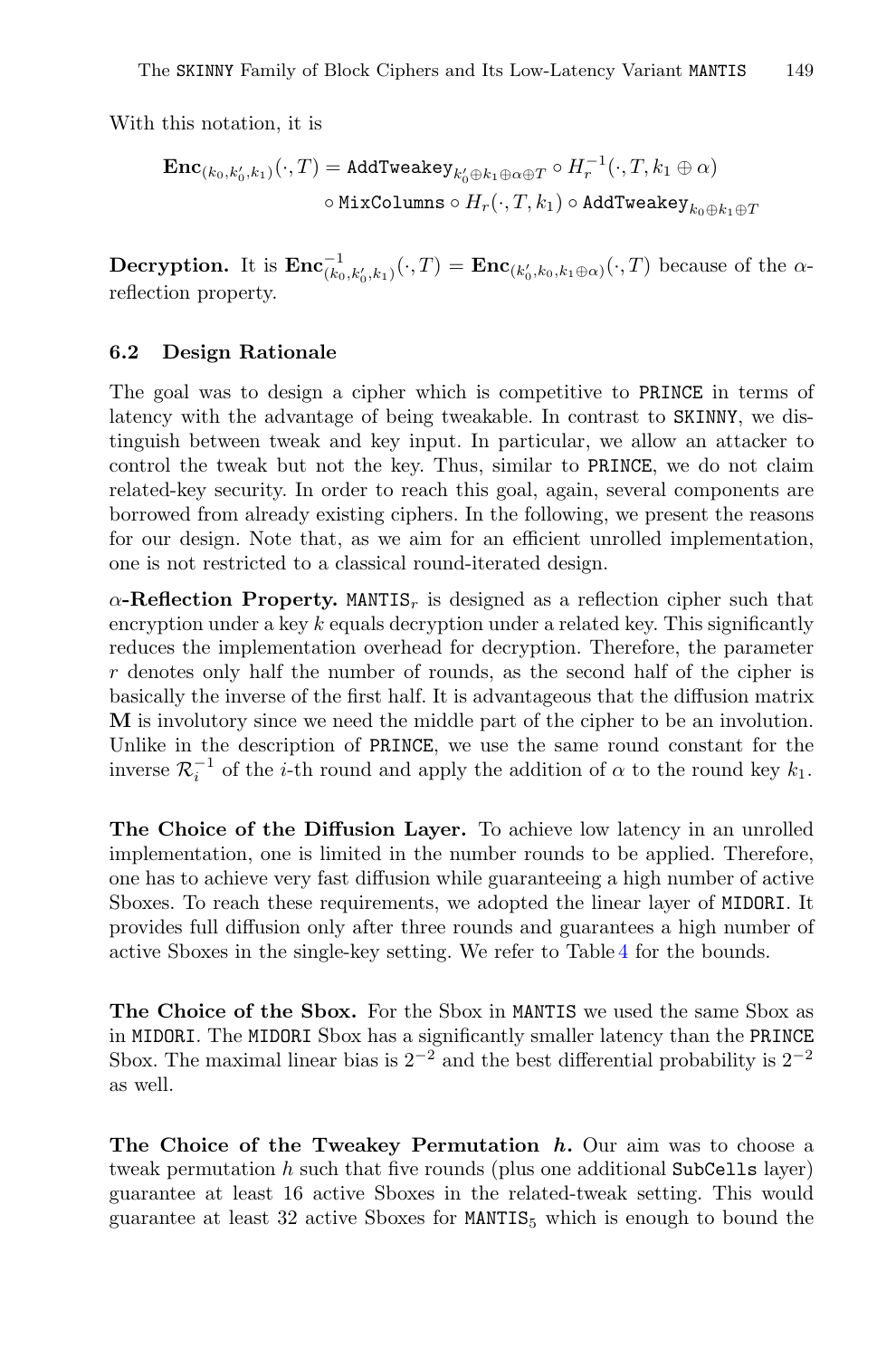differential probability (resp. linear bias) below  $2^{-2.32}$ . Since there are 16! possibilities for  $h$ , which is too much for an exhaustive search, we restricted ourself on a subclass of 8! tweak permutations. The restriction is that two complete rows (without changing the position of the cells in those rows) are permuted to different rows. In our case, the first and third row are permuted to the second and fourth row, respectively. The bounds were derived using the MILP tool. We tested several thousand choices for the permutation  $h$  and found out that 16 active Sboxes were the best possible to reach over  $H_5$ . Out of these optimal choices, we took the permutation that maximized the bound for  $MANTIS_5$ , and as a second step for MANTIS<sub>6</sub>. We refer to Table [9](#page-27-0) for the actual bounds.

<span id="page-27-0"></span>**Table 9.** Lower bounds on the number of linear (and differential) active Sboxes in the single-key model and of differential active Sboxes in the related-tweak model.

|            |     |    | MANTIS <sub>2</sub>   MANTIS <sub>3</sub>   MANTIS <sub>4</sub>   MANTIS <sub>5</sub>   MANTIS <sub>6</sub>   MANTIS <sub>7</sub>   MANTIS <sub>8</sub> |    |    |    |
|------------|-----|----|---------------------------------------------------------------------------------------------------------------------------------------------------------|----|----|----|
| Linear     | 32  | 46 | 62                                                                                                                                                      |    |    | 82 |
| Rel. Tweak | 1 ດ | 20 | 34                                                                                                                                                      | 44 | 50 | 56 |

**Security Claim.** For  $MANTIS<sub>7</sub>$ , we claim that any adversary who in possession of  $2<sup>n</sup>$  chosen plain/ciphertext pairs which were obtained under chosen tweaks, but with a fixed unknown key, needs at least  $2^{126-n}$  calls to the encryption function in order to recover the secret key. Thus, our security claims are the same as for PRINCE, except that we also claim related-tweak security. Moreover, already for  $MANTIS<sub>5</sub>$  we claim security against practical attacks, similar to what has been considered in the PRINCE challenge. More precisely, we claim that no relatedtweak attack (better than the generic claim above) is possible against MANTIS<sub>5</sub> with less than  $2^{30}$  chosen or  $2^{40}$  known plaintext/ciphertext pairs. Note that because of the  $\alpha$ -reflection, there exists a trivial related-key distinguisher with probability one. We especially encourage further cryptanalysis on the aggressive versions.

# **6.3 Security Analysis**

As one round of MANTIS is almost identical to one round in MIDORI, most of the security analysis can simply be copied from the latter. This holds in particular for meet-in-the-middle attacks, integral attacks and slide attacks. We therefore only focus on the attacks where the changes in round constants and by adding the tweak actually result in different arguments.

**Invariant Subspaces.** The most successful attack against MIDORI-64 at the moment is an invariant subspace attack with a density of  $2^{96}$  weak keys. The main observation here is that the round constants in MIDORI are too sparse and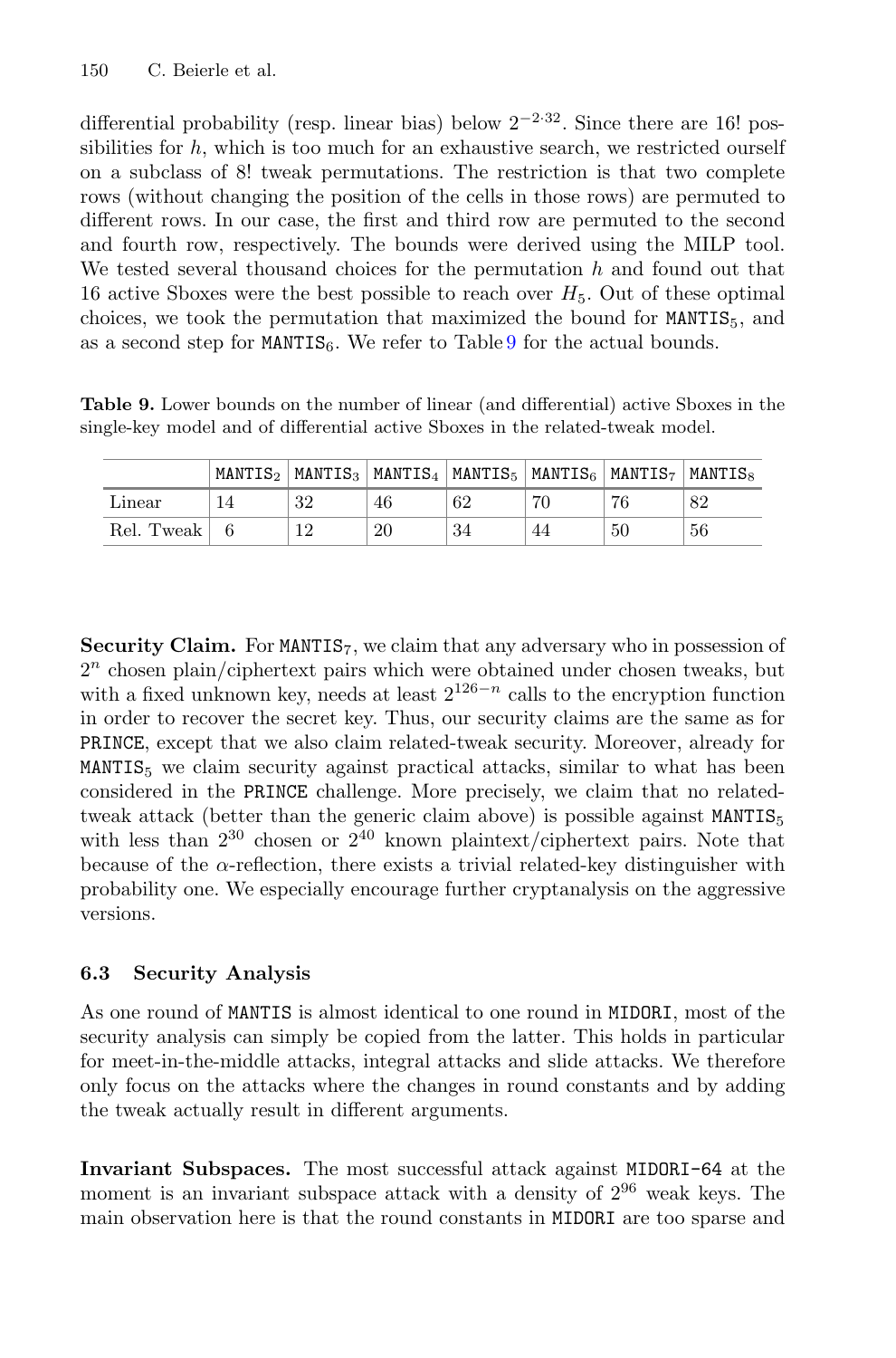structured to avoid certain symmetries. More precisely, the round constants in MIDORI-64 only affect a single bit in each of the 16 4-bit cells. Together with a property of the Sbox this finally results in the mentioned attack. For MANTIS, the situation is very different as the round constants (in each half) are basically random values. This in particular ensures that the invariant subspace attack on MIDORI does not translate into an attack on MANTIS.

**Differential and Linear Related-Tweak Attacks.** Using the MILP approach, we are able to prove strong bounds against related-tweak linear and differential attacks. In particular, no related tweak linear or differential distinguisher based on a characteristics is possible for  $MANTIS<sub>5</sub>$ , that is already for 12 layers of Sboxes. As  $MANTIS<sub>7</sub>$  has four more rounds, and additional key-whitening, we believe that is provides a small but sufficient security margin.

The results of unrolled implementations for MANTIS are listed in the full version of the paper.

**Acknowledgements.** The authors would like to thank the anonymous referees for their helpful comments. This work is partly supported by the Singapore National Research Foundation Fellowship 2012 (NRF-NRFF2012-06), the DFG Research Training Group GRK 1817 Ubicrypt and the BMBF Project UNIKOPS (01BY1040).

# <span id="page-28-4"></span>**References**

- 1. Banik, S., Bogdanov, A., Isobe, T., Shibutani, K., Hiwatari, H., Akishita, T., Regazzoni, F.: Midori: a block cipher for low energy. In: Iwata, T., Cheon, J.H. (eds.) ASIACRYPT 2015. LNCS, vol. 9453, pp. 411–436. Springer, Heidelberg (2015). doi[:10.1007/978-3-662-48800-3](http://dx.doi.org/10.1007/978-3-662-48800-3_17) 17
- <span id="page-28-2"></span>2. Beaulieu, R., Shors, D., Smith, J., Treatman-Clark, S., Weeks, B., Wingers, L.: Simon and speck: block ciphers for the internet of things. ePrint/2015/585 (2015)
- <span id="page-28-0"></span>3. Benadjila, R., Guo, J., Lomn´e, V., Peyrin, T.: Implementing lightweight block ciphers on x86 architectures. In: Lange, T., Lauter, K., Lisoněk, P. (eds.) SAC 2013. LNCS, vol. 8282, pp. 324–352. Springer, Heidelberg (2014)
- <span id="page-28-6"></span>4. Biham, E., Biryukov, A., Shamir, A.: Cryptanalysis of skipjack reduced to 31 rounds using impossible differentials. In: Stern, J. (ed.) EUROCRYPT 1999. LNCS, vol. 1592, pp. 12–23. Springer, Heidelberg (1999)
- <span id="page-28-1"></span>5. Bogdanov, A.A., Knudsen, L.R., Leander, G., Paar, C., Poschmann, A., Robshaw, M., Seurin, Y., Vikkelsoe, C.: PRESENT: an ultra-lightweight block cipher. In: Paillier, P., Verbauwhede, I. (eds.) CHES 2007. LNCS, vol. 4727, pp. 450–466. Springer, Heidelberg (2007)
- <span id="page-28-5"></span>6. Bogdanov, A., Rechberger, C.: A 3-subset meet-in-the-middle attack: cryptanalysis of the lightweight block cipher KTANTAN. In: Biryukov, A., Gong, G., Stinson, D.R. (eds.) SAC 2010. LNCS, vol. 6544, pp. 229–240. Springer, Heidelberg (2011)
- <span id="page-28-3"></span>7. Borghoff, J., Canteaut, A., Güneysu, T., Kavun, E.B., Knezevic, M., Knudsen, L.R., Leander, G., Nikov, V., Paar, C., Rechberger, C., Rombouts, P., Thomsen, S.S., Yalçın, T.: PRINCE – a low-latency block cipher for pervasive computing applications. In: Wang, X., Sako, K. (eds.) ASIACRYPT 2012. LNCS, vol. 7658, pp. 208–225. Springer, Heidelberg (2012)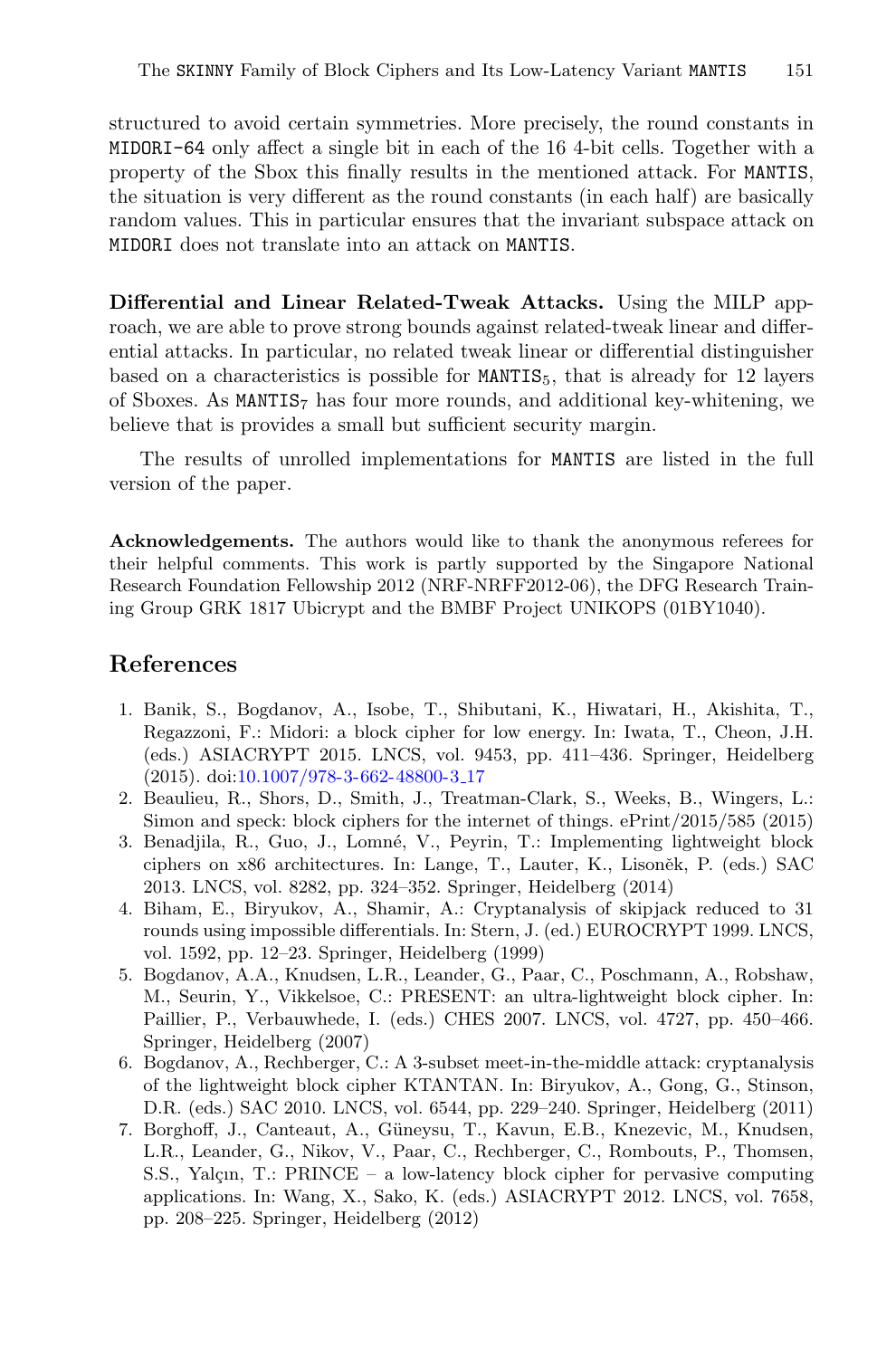- <span id="page-29-19"></span>8. Boura, C., Canteaut, A., Knudsen, L.R., Leander, G.: Reflection ciphers. In: Designs, Codes and Cryptography (2015)
- <span id="page-29-1"></span>9. De Cannière, C., Dunkelman, O., Knežević, M.: KATAN and KTANTAN — a family of small and efficient hardware-oriented block ciphers. In: Clavier, C., Gaj, K. (eds.) CHES 2009. LNCS, vol. 5747, pp. 272–288. Springer, Heidelberg (2009)
- <span id="page-29-12"></span>10. Canteaut, A., Duval, S., Leurent, G.: Construction of lightweight S-Boxes using Feistel and MISTY structures (Full Version). ePrint/2015/711 (2015)
- <span id="page-29-15"></span>11. Chaum, D., Evertse, J.-H.: Cryptanalysis of DES with a reduced number of rounds. In: Williams, H.C. (ed.) CRYPTO 1985. LNCS, vol. 218, pp. 192–211. Springer, Heidelberg (1986)
- <span id="page-29-16"></span>12. Daemen, J., Knudsen, L.R., Rijmen, V.: The block cipher SQUARE. In: Biham, E. (ed.) FSE 1997. LNCS, vol. 1267, pp. 149–165. Springer, Heidelberg (1997)
- <span id="page-29-4"></span>13. Daemen, J., Peeters, M., Assche, G.V., Rijmen, V.: Nessie proposal: the block cipher noekeon. Nessie submission (2000). <http://gro.noekeon.org/>
- <span id="page-29-3"></span>14. Gérard, B., Grosso, V., Naya-Plasencia, M., Standaert, F.-X.: Block ciphers that are easier to mask: how far can we go? In: Bertoni, G., Coron, J.-S. (eds.) CHES 2013. LNCS, vol. 8086, pp. 383–399. Springer, Heidelberg (2013)
- <span id="page-29-0"></span>15. Guo, J., Peyrin, T., Poschmann, A., Robshaw, M.J.B.: The LED block cipher. [29], pp. 326–341
- <span id="page-29-6"></span>16. Henson, M., Taylor, S.: Memory encryption: a survey of existing techniques. ACM Comput. Surv. **46**(4), 1–53 (2013)
- <span id="page-29-8"></span>17. Jean, J., Nikolic, I., Peyrin, T.: Tweaks and keys for block ciphers: the TWEAKEY framework. In: Sarkar, P., Iwata, T. (eds.) ASIACRYPT 2014. LNCS, vol. 8874, pp. 274–288. Springer, Heidelberg (2014)
- <span id="page-29-5"></span>18. Jean, J., Nikolić, I., Peyrin, T.: Joltik v1.3 Submission to the CAESAR competition (2015). [http://www1.spms.ntu.edu.sg/](http://www1.spms.ntu.edu.sg/~syllab/Joltik)∼syllab/Joltik
- <span id="page-29-11"></span>19. Khoo, K., Peyrin, T., Poschmann, A.Y., Yap, H.: FOAM: searching for hardwareoptimal SPN structures and components with a fair comparison. In: Batina, L., Robshaw, M. (eds.) CHES 2014. LNCS, vol. 8731, pp. 433–450. Springer, Heidelberg (2014)
- <span id="page-29-18"></span>20. Kilian, J., Rogaway, P.: How to protect DES against exhaustive key search. In: Koblitz, N. (ed.) CRYPTO 1996. LNCS, vol. 1109, pp. 252–267. Springer, Heidelberg (1996)
- <span id="page-29-17"></span>21. Knudsen, L.R., Wagner, D.: Integral cryptanalysis. In: Daemen, J., Rijmen, V. (eds.) FSE 2002. LNCS, vol. 2365, pp. 112–127. Springer, Heidelberg (2002)
- <span id="page-29-2"></span>22. Kölbl, S., Leander, G., Tiessen, T.: Observations on the SIMON block cipher family. In: Gennaro, R., Robshaw, M.J.B. (eds.) CRYPTO 2015. LNCS, vol. 9215, pp. 161–185. Springer, Heidelberg (2015)
- <span id="page-29-14"></span>23. Kranz, T., Leander, G., Wiemer, F.: Linear cryptanalysis: on key schedules and tweakable block ciphers. Preprint (2016)
- <span id="page-29-9"></span>24. Moradi, A., Poschmann, A., Ling, S., Paar, C., Wang, H.: Pushing the limits: a very compact and a threshold implementation of AES. In: Paterson, K.G. (ed.) EUROCRYPT 2011. LNCS, vol. 6632, pp. 69–88. Springer, Heidelberg (2011)
- <span id="page-29-13"></span>25. Mouha, N., Wang, Q., Gu, D., Preneel, B.: Differential and linear cryptanalysis using mixed-integer linear programming. In: Wu, C.-K., Yung, M., Lin, D. (eds.) Inscrypt 2011. LNCS, vol. 7537, pp. 57–76. Springer, Heidelberg (2012)
- <span id="page-29-10"></span>26. National Institute of Standards and Technology: Recommendation for Key Management - NIST SP-800-57 Part 3 Revision 1. [http://nvlpubs.nist.gov/nistpubs/](http://nvlpubs.nist.gov/nistpubs/SpecialPublications/NIST.SP.800-57Pt3r1.pdf) [SpecialPublications/NIST.SP.800-57Pt3r1.pdf](http://nvlpubs.nist.gov/nistpubs/SpecialPublications/NIST.SP.800-57Pt3r1.pdf)
- <span id="page-29-7"></span>27. Peyrin, T., Seurin, Y.: Counter-in-Tweak: authenticated encryption modes for tweakable block ciphers. ePrint/2015/1049 (2015)